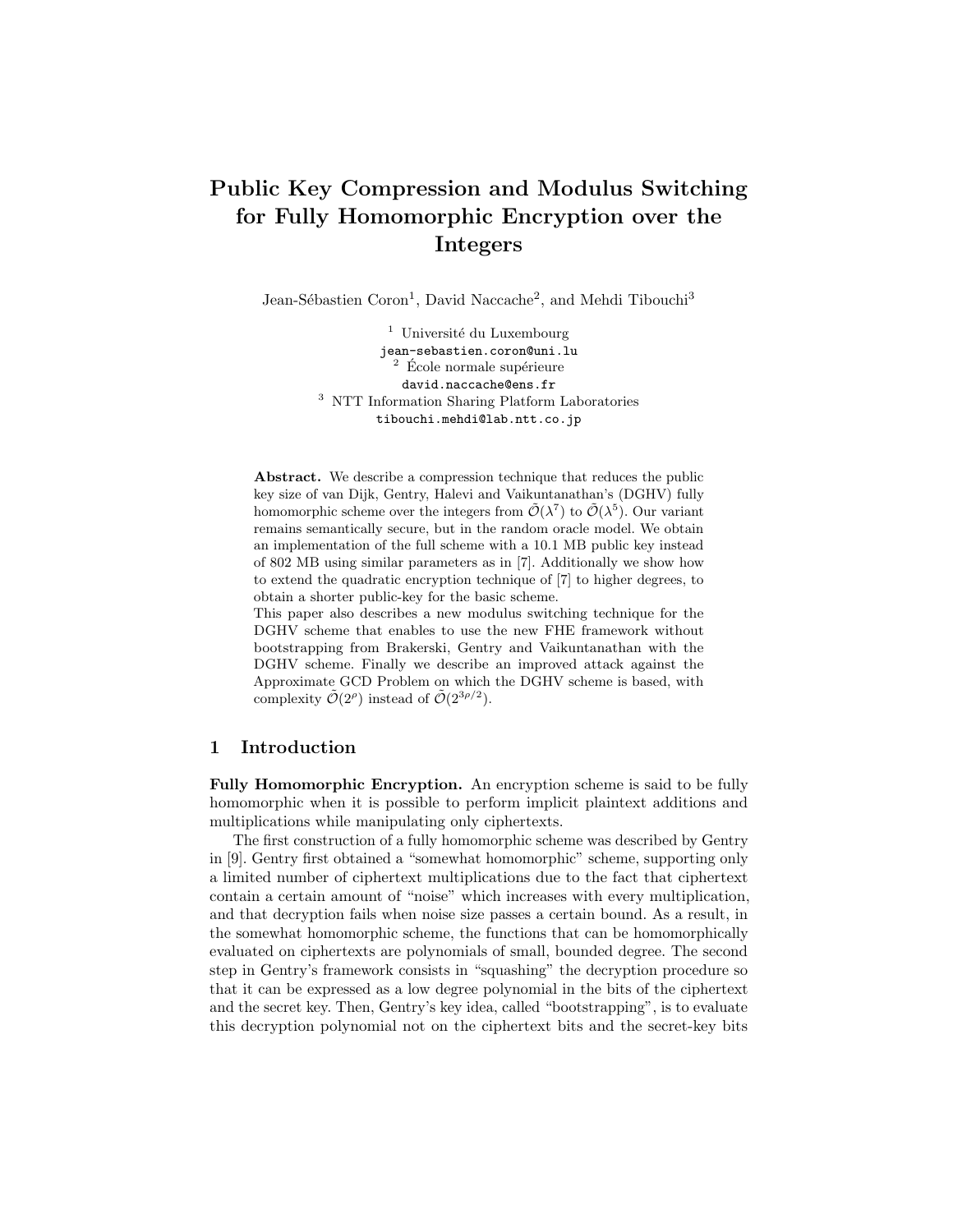(which would yield the plaintext), but homomorphically on the encryption of those bits, which gives another ciphertext of the same plaintext. If the degree of the decryption polynomial is small enough, the noise in the new ciphertext can become smaller than it was the original ciphertext, so that this new ciphertext can be used again in a subsequent homomorphic operation (either addition or multiplication). Using this "ciphertext refresh" procedure the number of permissible homomorphic operations becomes unlimited and one obtains a fully homomorphic encryption scheme. To date, three different fully homomorphic schemes are known:

- 1. Gentry's original scheme [9], based on ideal lattices. Gentry and Halevi described in [10] the first implementation of Gentry's scheme, using many clever optimizations, including some suggested in a previous work by Smart and Vercauteren [14]. For their most secure setting (claiming 72 bit security) the authors report a public key size of 2.3 GB and a ciphertext refresh procedure taking 30 minutes on a high-end workstation.
- 2. van Dijk, Gentry, Halevi and Vaikuntanathan's (DGHV) scheme over the integers [8]. This scheme is conceptually simpler than Gentry's scheme, because it operates on integers instead of ideal lattices. Recently it was shown [7] how to reduce the public key size by storing only a small subset of the original public key and generating the full public key on the fly by combining the elements in the small subset multiplicatively. Using some of the optimizations from [10], the authors of [7] report similar performances: a 802 MB public key and a ciphertext refresh in 14 minutes.
- 3. Brakerski and Vaikuntanathan's scheme based on the Learning with Errors (LWE) and Ring Learning with Errors (RLWE) problems [2, 3]. The authors introduce a new dimension reduction technique and a new modulus switching technique to shorten the ciphertext and reduce the decryption complexity. A partial implementation is described in [11], without the fully homomorphic capability.

Recently Brakerski, Gentry and Vaikuntanathan introduced a remarkable new FHE framework, in which the noise ceiling increases only linearly with the multiplicative level instead of exponentially [4]; this implies that bootstrapping is no longer necessary to achieve fully homomorphic encryption. This new framework has the potential to significantly improve the practical FHE performance. The new framework is based on Brakerski and Vaikuntanathan's scheme [2, 3], and more specifically on their new modulus switching technique, which efficiently transforms a ciphertext encrypted under a certain modulus  $p$  into a ciphertext under a different modulus  $p'$  but with reduced noise.

Public Key Compression. The first of our contributions is a technique to reduce the public key size of DGHV-like schemes [8] by several orders of magnitude. In the DGHV scheme the public key is a set of integers of the form:

$$
x_i = q_i \cdot p + r_i
$$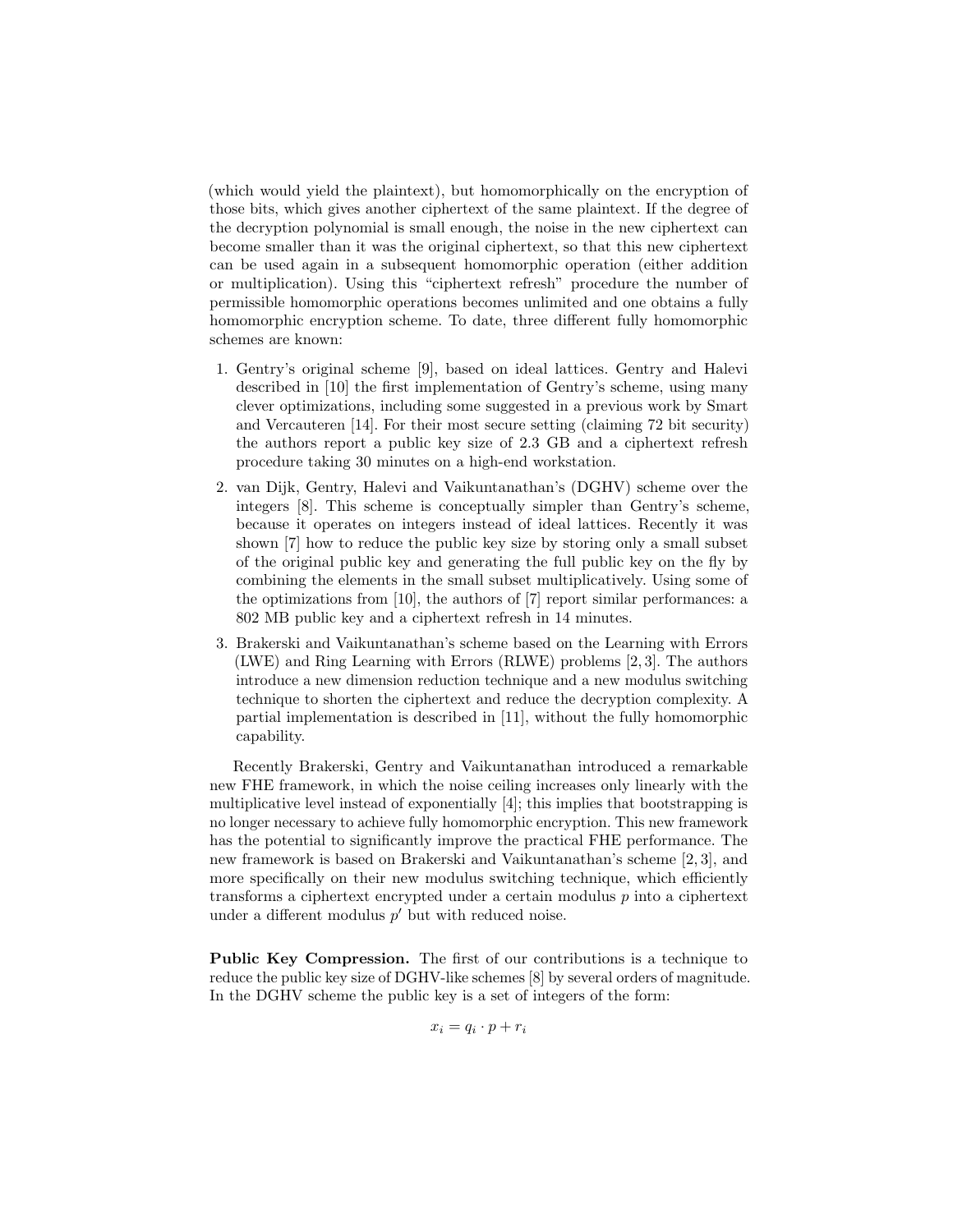where p is the secret-key of  $\eta$  bits,  $q_i$  is a large random integer of  $\gamma - \eta$  bits, and  $r_i$  is a small random integer of  $\rho$  bits. The scheme's semantic security is based on the Approximate GCD Problem: given a polynomial number of  $x_i$ 's, recover the secret p. To avoid lattice attacks, the bit-size  $\gamma$  of the  $x_i$ 's must be very large: [7] takes  $\gamma \simeq 2 \cdot 10^7$  for  $\eta = 2652$  and  $\rho = 39$ , and the full public key claims a 802 MB storage.

Our technique proceeds as follows. First generate the secret-key  $p$ . Then, use a pseudo-random number generator  $f$  with public random seed se to generate a set of  $\gamma$ -bit integers  $\chi_i$  (i.e. the  $\chi_i$ 's are of the same bit-size as the  $x_i$ 's). Finally, compute small corrections  $\delta_i$  to the  $\chi_i$ 's such that  $x_i = \chi_i - \delta_i$  is small modulo  $p$ , and store only the small corrections  $\delta_i$  in the public key, instead of the full  $x_i$ 's. Knowing the PRNG seed se and the  $\delta_i$ 's is sufficient to recover the  $x_i$ 's.

Therefore instead of storing a set of large  $\gamma$ -bit integers we only have to store a set of much smaller  $\eta$ -bit integers, where  $\eta$  is the bit size of  $p$ . The new technique is fully compatible with the DGHV variant described in [7]; with the previous set of parameters from [7] one obtains a public key size of 4.6 MB for the full implementation, instead of the 802 MB required in [7]! The technique can be seen as generating the  $\gamma - \eta$  most significant bits of the  $x_i$ 's with a pseudo-random number generator, and then using the secret key  $p$  to fix the  $\eta$  remaining bits so that  $x_i$  mod  $p$  is small. While different, this is somewhat reminiscent of Lenstra's technique [12] for generating an RSA modulus with a predetermined portion.

Under our variant, the encryption scheme can still be proved semantically secure under the Approximate GCD assumption, albeit in the random oracle model. This holds for both the original DGHV scheme form [8] and the variant described in [7] in which the public key elements are first combined multiplicatively to generate the full public key. Unlike [7, 8], we need the random oracle model in order to apply the leftover hash lemma in our variant, because the seed of the PRNG is known to the attacker (as part of the public key).

We report the result of an implementation of the new variant with the fully homomorphic capability. As in [7] we use the variant with noise-free  $x_0 = q_0 \cdot p$ . We also update the parameters from [7] to take into the account the improved attack from Chen and Nguyen against the Approximate GCD problem [5]. We obtain a level of efficiency very similar to [7] but with a 10.1 MB public key instead of a 802 MB one. The source code of this implementation is publicly available [17].

Extension to Higher Degrees. Various techniques have been proposed in [7] to reduce the public key size and increase the efficiency of the DGHV scheme, the most important of which is to use a quadratic form instead of a linear form for masking the message when computing a ciphertext. The authors show that the scheme remains semantically secure; the key ingredient is to prove that a certain family of quadratic hash functions is close enough to being pairwise independent, so that the leftover hash lemma can still be applied. The main benefit is a significant reduction in public key size, from  $\tau = \tilde{\mathcal{O}}(\lambda^3)$  elements  $x_i$  down to  $2\beta = \tilde{\mathcal{O}}(\lambda^{1.5})$  elements  $x_{i,b}$ . In this paper we prove that the natural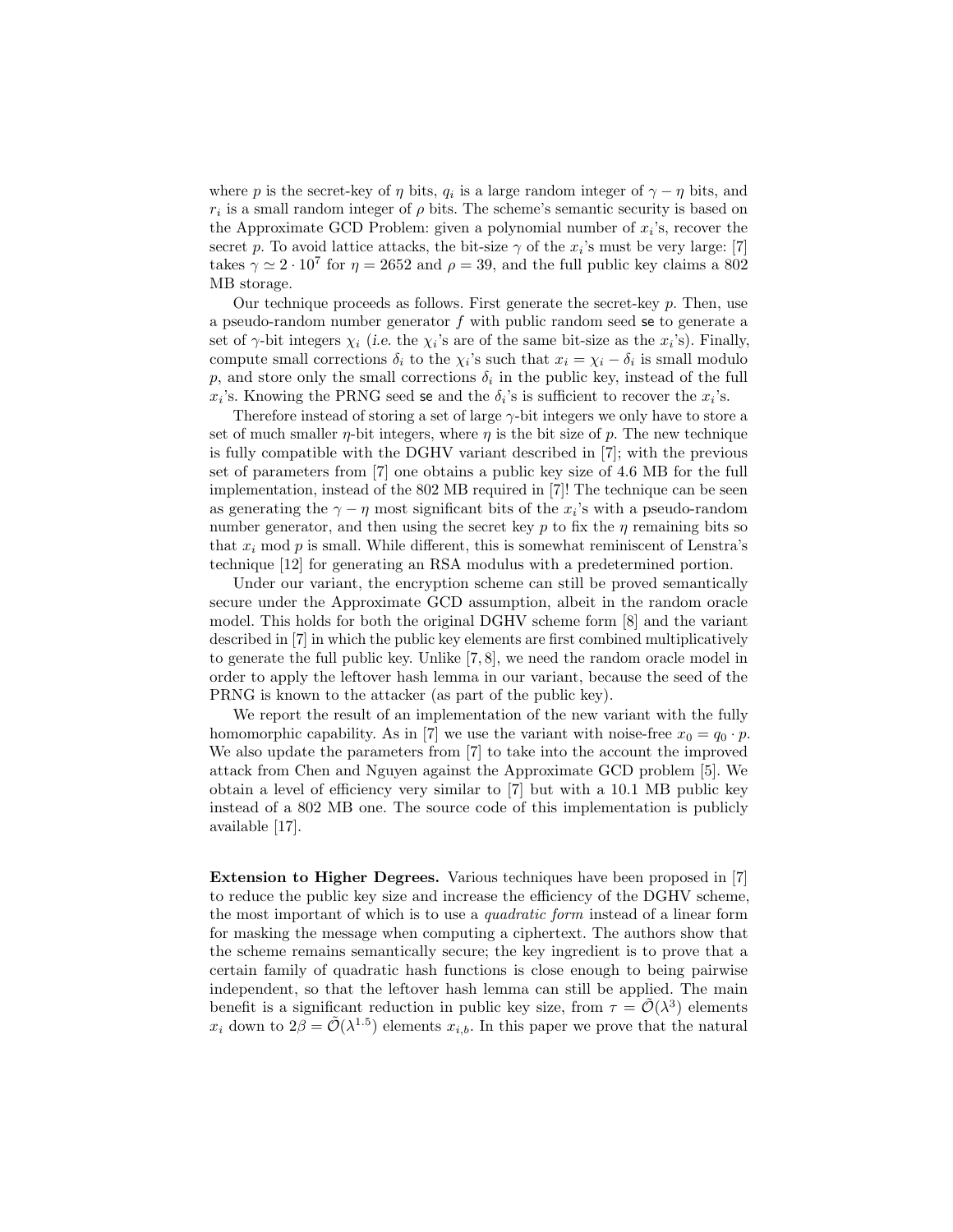extension of this quadratic encryption technique to to cubic forms, and more generally forms of arbitrary fixed degree d, remains secure, making it possible to further reduce the public key size.

Modulus Switching and Leveled DGHV Scheme. As a third contribution, we show how to adapt Brakerski, Gentry and Vaikuntanathan's (BGV) new FHE framework [4] to the DGHV scheme over the integers. Under the BGV framework the noise ceiling increases only linearly with multiplicative depth, instead of exponentially. This enables to get a FHE scheme without the costly bootstrapping procedure.

More precisely the new BGV framework is described in [4] with Brakerski and Vaikuntanathan's scheme [2], and the key technical tool is the modulus-switching technique of [2] that transforms a ciphertext  $c$  modulo  $p$  into a ciphertext  $c'$ modulo  $p'$  simply by scaling by  $p'/p$  and rounding appropriately. This allows to reduce the ciphertext noise by a factor close to  $p'/p$  without knowing the secret-key and without bootstrapping. However the modulus switching technique cannot directly apply to DGHV since in DGHV the moduli  $p$  and  $p'$  are secret. In this paper we explain how this modulus-switching technique can be adapted to DGHV, so as to apply the new BGV framework. We show that the resulting FHE scheme remains semantically secure, albeit under a stronger assumption. We also describe an implementation, showing that the new BGV framework can be applied in practice.

Improved Attack against the Approximate-GCD problem. Finally we consider the security of the Approximate GCD Problem without noise-free  $x_0 = q_0 \cdot p$ . In our leveled DGHV variant under the BGV framework the size of the secret  $p$  can become much smaller than in the original Gentry framework  $(\eta \simeq 180$  bits for the lowest p in the ladder, instead of  $\eta = 2652$  bits in [7]). This implies that the noise-free variant  $x_0 = q_0 \cdot p$  cannot be used, since otherwise the prime factor p could easily be extracted using the Elliptic Curve Method for integer factorization [13]. Therefore one must consider the security of the Approximate GCD Problem without noise-free  $x_0$ . The recent attack by Chen and Nguyen [5] against the Approximate GCD Problem with noise-free  $x_0$ has complexity  $\tilde{\mathcal{O}}(2^{\rho/2})$ , instead of the  $\tilde{\mathcal{O}}(2^{\rho})$  naive attack; as noted by the authors, this immediately yields an  $\tilde{\mathcal{O}}(2^{3\rho/2})$  attack against the Approximate GCD Problem without noise-free  $x_0$ , instead of  $\tilde{\mathcal{O}}(2^{2\rho})$  for the naive attack. In this paper we exhibit an improved attack with complexity  $\tilde{\mathcal{O}}(2^{\rho})$ . We also describe an implementation showing that this new attack is indeed an improvement in practice.

# 2 The DGHV Scheme over the Integers.

We first recall the somewhat homomorphic encryption scheme described by van Dijk, Gentry, Halevi and Vaikuntanathan (DGHV) in  $[8]$ . For a real number x,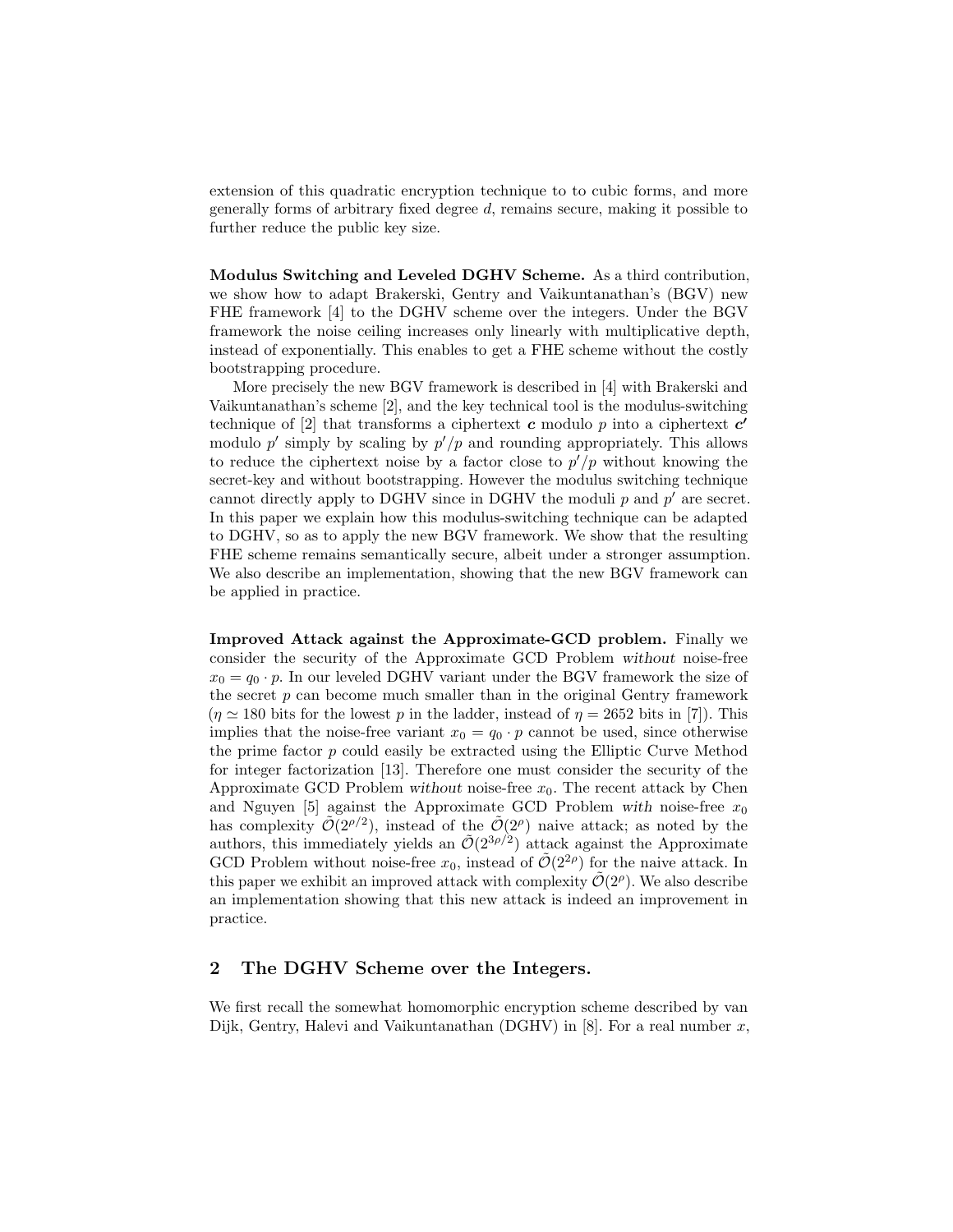we denote by  $x, |x|$  and  $x$  the rounding of x up, down, or to the nearest integer. For integers z, p we denote the reduction of z modulo p by  $[z]_p$  with  $-p/2 < [z]_p \leq p/2$ , and by  $\langle z \rangle_p$  with  $0 \leq \langle z \rangle_p < p$ . Given the security parameter  $\lambda$ , the following parameters are used:

- $\gamma$  is the bit-length of the  $x_i$ 's,
- $\eta$  is the bit-length of the secret key  $p$ ,
- $\rho$  is the bit-length of the noise  $r_i$ ,
- $\tau$  is the number of  $x_i$ 's in the public key,
- $\phi$  is a secondary noise parameter used for encryption.

For a specific  $\eta$ -bit odd integer p, we use the following distribution over  $\gamma$ -bit integers:

$$
\mathcal{D}_{\gamma,\rho}(p) = \{ \text{ Choose } q \leftarrow \mathbb{Z} \cap [0,2^{\gamma}/p), r \leftarrow \mathbb{Z} \cap (-2^{\rho}, 2^{\rho}) : \text{ Output } x = q \cdot p + r \}
$$

DGHV. KeyGen(1<sup> $\lambda$ </sup>). Generate a random prime integer p of size  $\eta$  bits. For  $0 \leq$  $i \leq \tau$  sample  $x_i \leftarrow \mathcal{D}_{\gamma,\rho}(p)$ . Relabel the  $x_i$ 's so that  $x_0$  is the largest. Restart unless  $x_0$  is odd and  $[x_0]_p$  is even. Let  $pk = (x_0, x_1, \ldots, x_\tau)$  and  $sk = p$ .

**DGHV.** Encrypt( $pk, m \in \{0, 1\}$ ). Choose a random subset  $S \subseteq \{1, 2, ..., \tau\}$  and a random integer r in  $(-2^{\rho'}, 2^{\rho'})$ , and output the ciphertext:

$$
c = \left[ m + 2r + 2 \sum_{i \in S} x_i \right]_{x_0} \tag{1}
$$

DGHV.Evaluate( $pk$ ,  $C$ ,  $c_1$ , ...,  $c_t$ ): given the circuit C with t input bits, and t ciphertexts  $c_i$ , apply the addition and multiplication gates of  $C$  to the ciphertexts, performing all the additions and multiplications over the integers, and return the resulting integer.

DGHV. Decrypt $(sk, c)$ . Output  $m \leftarrow [c]_p \mod 2$ .

This completes the description of the scheme. As shown in [8] this scheme is somewhat homomorphic, i.e. a limited number of homomorphic operations can be performed on ciphertexts. More precisely given two ciphertexts  $c = q \cdot p + 2r + m$ and  $c' = q' \cdot p + 2r' + m'$  where r and r' are  $\rho'$ -bit integers, the ciphertext  $c + c'$ is an encryption of  $m + m'$  mod 2 with  $(\rho' + 1)$ -bit noise and the ciphertext  $c \cdot c'$ is an encryption of  $m \cdot m'$  with noise  $\approx 2\rho'$ . Since the ciphertext noise must remain smaller than p for correct decryption, the scheme allows roughly  $\eta/\rho'$ multiplications on ciphertexts. As shown in [8] the scheme is semantically secure under the Approximate GCD assumption.

**Definition 1 (Approximate GCD).** The  $(\rho, \eta, \gamma)$ -Approximate GCD Problem is: For a random η-bit odd integer p, given polynomially many samples from  $\mathcal{D}_{\gamma,\rho}(p)$ , output p.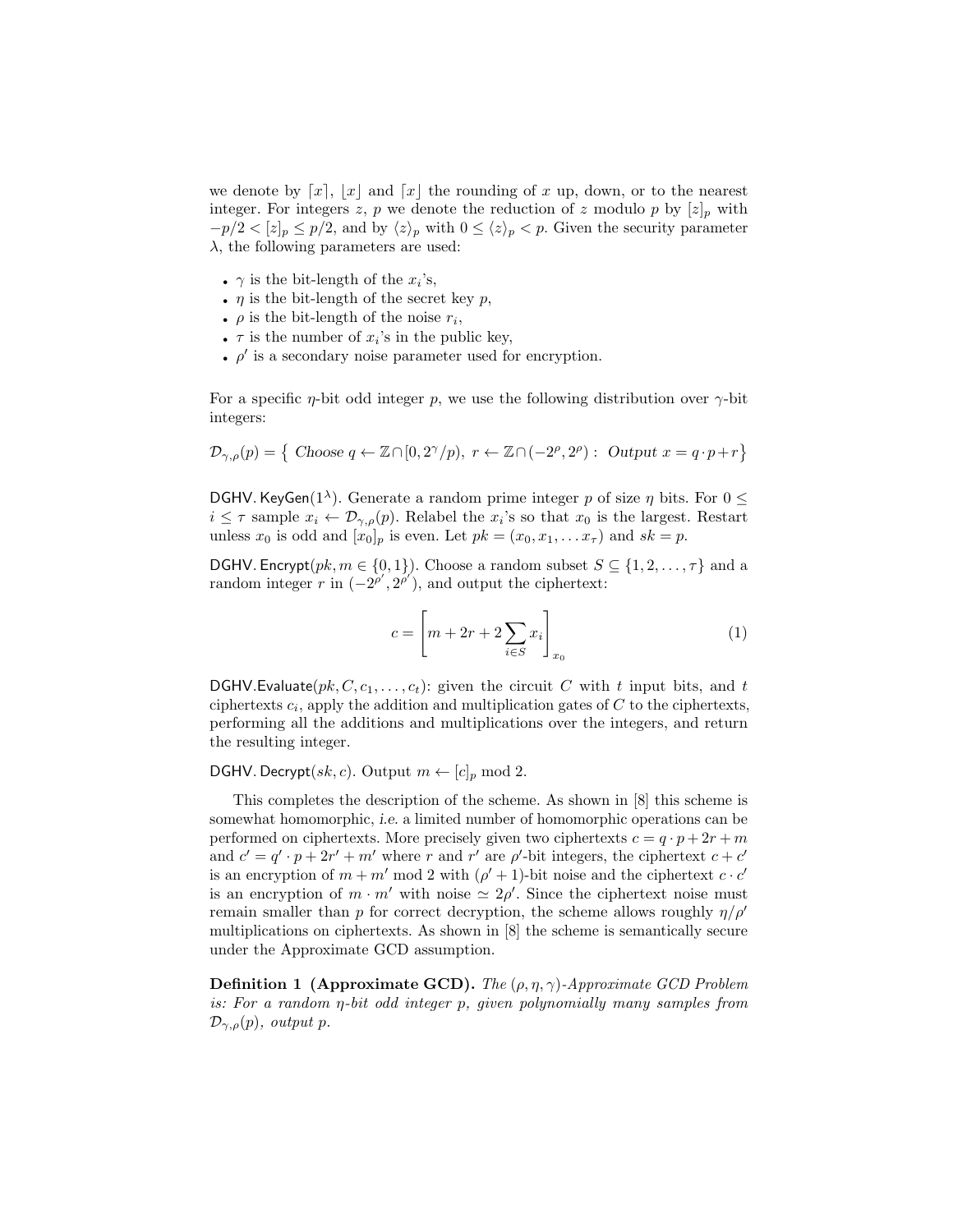### 3 The New DGHV Public Key Compression Technique

We describe our technique using the variant with noise free  $x_0 = q_0 \cdot p$ , as suggested in [8] and implemented in [7]. We only describe the basic scheme; we refer to the full version of this paper [6] for a complete description of the fully homomorphic scheme.

#### 3.1 Description

KeyGen( $1^{\lambda}$ ). Generate a random prime integer p of size  $\eta$  bits. Pick a random odd integer  $q_0 \in [0, 2^{\gamma}/p)$  and let  $x_0 = q_0 \cdot p$ . Initialize a pseudo-random number generator f with a random seed se. Use  $f$ (se) to generate a set of integers  $\chi_i \in [0, 2^{\gamma})$  for  $1 \leq i \leq \tau$ . For all  $1 \leq i \leq \tau$  compute:

$$
\delta_i = \langle \chi_i \rangle_p + \xi_i \cdot p - r_i
$$

where  $r_i \leftarrow \mathbb{Z} \cap (-2^{\rho}, 2^{\rho})$  and  $\xi_i \leftarrow \mathbb{Z} \cap [0, 2^{\lambda + \eta}/p)$ . For all  $1 \leq i \leq \tau$  compute:

$$
x_i = \chi_i - \delta_i \tag{2}
$$

Let  $pk = (\mathsf{se}, x_0, \delta_1, \dots, \delta_\tau)$  and  $sk = p$ .

Encrypt( $pk, m \in \{0, 1\}$ ): use  $f$ (se) to recover the integers  $\chi_i$  and let  $x_i = \chi_i - \delta_i$ for all  $1 \leq i \leq \tau$ . Choose a random integer vector  $\mathbf{b} = (b_i)_{1 \leq i \leq \tau} \in [0, 2^{\alpha})^{\tau}$  and a random integer r in  $(-2^{\rho'}, 2^{\rho'})$ . Output the ciphertext:

$$
c = m + 2r + 2 \sum_{i=1}^{r} b_i \cdot x_i \mod x_0
$$

Evaluate( $pk$ ,  $C$ ,  $c_1$ , ...,  $c_t$ ) and Decrypt( $sk$ ,  $c$ ): same as in the original DGHV scheme, except that ciphertexts are reduced modulo  $x_0$ .

This completes the description of our variant. We have the following constraints on the scheme parameters:

- $\rho = \omega(\log \lambda)$  to avoid brute force attack on the noise,
- $\eta \geq \rho \cdot \Theta(\lambda \log^2 \lambda)$  in order to support homomorphic operations for evaluating the "squashed decryption circuit" (see [8]),
- $\gamma = \omega(\eta^2 \cdot \log \lambda)$  in order to thwart lattice-based attacks against the Approximate GCD problem (see [7, 8]),
- $\alpha \cdot \tau \geq \gamma + \omega(\log \lambda)$  in order to apply the left-over hash lemma (see [7,8]).
- $\eta \ge \rho + \alpha + 2 + \log_2 \tau$  for correct decryption of a ciphertext,
- $\rho' = \alpha + \rho + \omega(\log \lambda)$  for the secondary noise parameter.

To satisfy the above constraints one can take  $\rho = \lambda$ ,  $\eta = \tilde{\mathcal{O}}(\lambda^2)$ ,  $\gamma = \tilde{\mathcal{O}}(\lambda^5)$ ,  $\alpha = \tilde{\mathcal{O}}(\lambda^2)$ ,  $\tau = \tilde{\mathcal{O}}(\lambda^3)$  and  $\rho' = \tilde{\mathcal{O}}(\lambda^2)$ . The main difference with the original DGHV scheme is that instead of storing the large  $x_i$ 's in the public key we only store the much smaller  $\delta_i$ 's. The new public key for the somewhat homomorphic scheme has size  $\gamma + \tau \cdot (\eta + \lambda) = \tilde{\mathcal{O}}(\lambda^5)$  instead of  $(\tau + 1) \cdot \gamma = \tilde{\mathcal{O}}(\lambda^8)$ .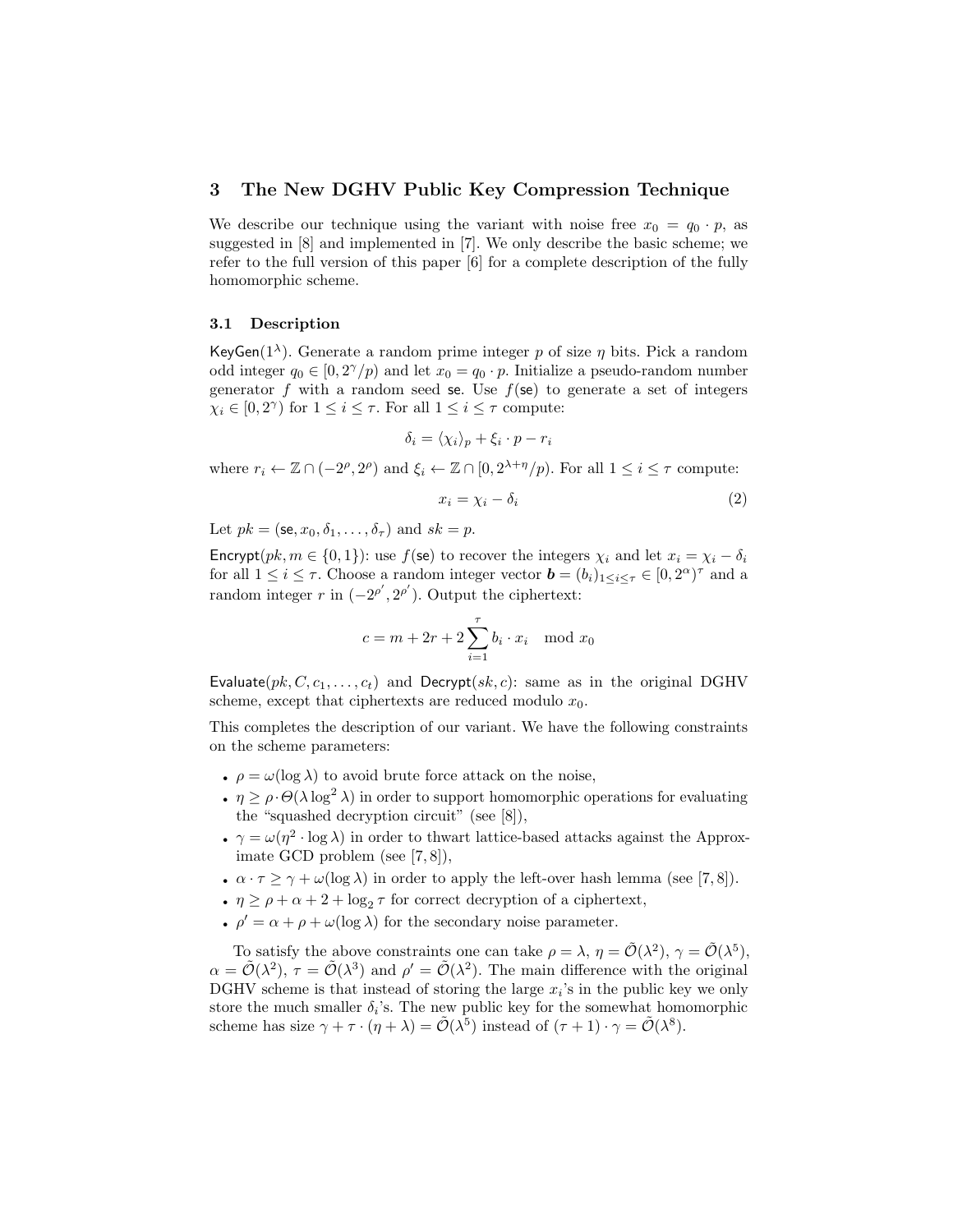*Remark 1.* We can also compress  $x_0$  by letting  $x_0 = \chi_0 - \delta_0$  and storing only  $\delta_0 = \langle \chi_0 \rangle_p + \xi_0 \cdot p$  in the public-key.

*Remark 2.* In the description above we add a random multiple of p to  $\langle \chi_i \rangle_p$  in the  $\delta_i$ 's. This is done to obtain a proof of semantic security in the random oracle model (see below). However the scheme seems heuristically secure without adding the random multiple.

Remark 3. For encryption the integers  $x_i$  need not be stored in memory as they can be generated on the fly when computing the subset sum.

#### 3.2 Semantic Security

Theorem 1. The previous encryption scheme is semantically secure under the Approximate GCD assumption with noise-free  $x_0 = q_0 \cdot p$ , in the random oracle model.

The proof is almost the same as in [8]. Given a random oracle  $H: \{0,1\}^* \to$  $\mathbb{Z} \cap [0, 2^{\gamma})$ , we assume that the pseudo-random number generation of the  $\chi_i$ 's is defined as  $\chi_i = H(\mathbf{se} || i)$  for all  $1 \leq i \leq \tau$  and we show that the integers  $x_i$ 's generated in (2) have a distribution statistically close to their distribution in the original DGHV scheme. We refer to the full version of the paper [6] for the proof.

# 4 Extension of DGHV Encryption to Higher Degrees

Various techniques have recently been proposed in [7] to reduce the public key size and increase the efficiency of the DGHV scheme, the most important of which is to use a *quadratic form* instead of a linear form for masking the message when computing a ciphertext. More precisely, one computes:

$$
c^* = m + 2r + 2 \sum_{1 \le i,j \le \beta} b_{ij} \cdot x_{i,0} \cdot x_{j,1} \mod x_0
$$

which is quadratic in the public key elements  $x_{i,b}$  instead of linear as in equation (1); here the variant with noise-free  $x_0 = q_0 \cdot p$  is used. The main benefit is a significant decrease in the public key size, from  $\tau = \tilde{\mathcal{O}}(\lambda^3)$  elements  $x_i$  down to  $2\tilde{\beta} = \tilde{\mathcal{O}}(\lambda^{1.5})$  elements  $x_{i,b}$ . Namely the constraint to apply the left-over hash lemma becomes  $\alpha \cdot \beta^2 \geq \gamma + \omega(\log \lambda)$ , so by taking  $\alpha = \tilde{\mathcal{O}}(\lambda^2)$  one can take  $\beta = \tilde{\mathcal{O}}(\lambda^{1.5})$ . Combined with our compression technique the public-key size of the somewhat homomorphic scheme becomes  $(2\beta + 1) \cdot (\eta + \lambda) = \tilde{\mathcal{O}}(\lambda^{3.5}).$ 

To prove that the scheme remains secure under this modified encryption procedure, the key point in [7] was to prove that the following family of functions  $h: \{0, \ldots, 2^{\alpha-1}\}^{\beta^2} \to \mathbb{Z}_{q_0}:$ 

$$
h(\mathbf{b}) = \sum_{1 \leq i_1, i_2 \leq \beta} b_{i_1 i_2} q_{i_1}^{(1)} q_{i_2}^{(2)} \mod q_0 \qquad (q_i^{(j)} \in \mathbb{Z}_{q_0})
$$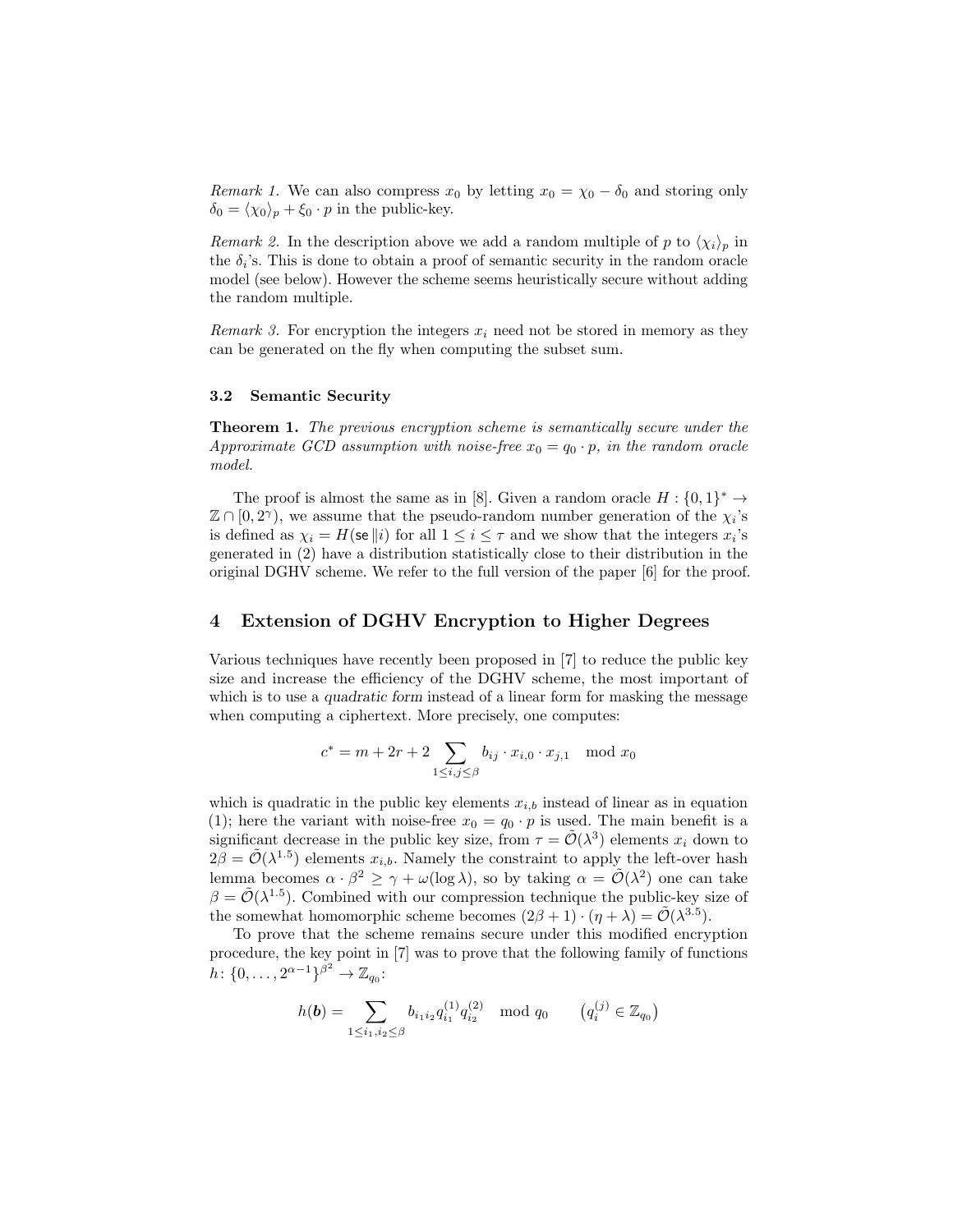is close enough to being a pairwise independent (i.e. universal) hash function family (under suitable parameter choices), which in turn makes it possible to apply a variant of the leftover hash lemma.

In this section we show that it is possible to obtain further efficiency gains by using cubic forms instead, or more generally forms of higher degree  $d$ , if we can prove an analogue of the previous result for the family  $\mathcal{H}_d$  of hash functions  $h: \{0, \ldots, 2^{\alpha-1}\}^{\beta^d} \to \mathbb{Z}_q$  of the form:

$$
h(\boldsymbol{b}) = \sum_{1 \leq i_1, \dots, i_d \leq \beta} b_{i_1, \dots, i_d} q_{i_1}^{(1)} \cdots q_{i_d}^{(d)} \mod q \qquad (q_i^{(j)} \in \mathbb{Z}_q)
$$

Such a result also leads to the construction of extractors with relatively short seeds, which is an interesting fact in its own right.

We show that this hash function family is indeed close to being pairwise independent for suitable parameters. As in [7], we can prove this in the simpler case when  $q = q_0$  is prime; the result then follows for all  $q_0$  without small prime factors. The main result is as follows (we refer to [7] for the definition of  $\varepsilon$ -pairwise independence). We provide the proof in the full version of this paper [6].

**Theorem 2.** For an odd prime q, the hash function family  $\mathcal{H}_d$  is  $\varepsilon$ -pairwise independent, with:

$$
\varepsilon = \frac{(d-1)(d-2)}{\sqrt{q}} + \frac{5d^{13/3}}{q} + \frac{(d-1)\cdot(2\beta)^d}{2^{\alpha\beta^{d-1}(\beta - 2 - 2/\alpha))}}
$$

Using the variant of the leftover hash lemma from [7], this proves the semantic security of the scheme for any encryption degree  $d \geq 2$ , with the condition  $\alpha \cdot \beta^d \geq \gamma + \omega(\log \lambda)$ . The constraint for correct decryption becomes  $\eta \geq \rho$ .  $d + \alpha + 2 + d \cdot \log_2 \beta$ , and  $\rho' = \rho \cdot d + \alpha + \omega(\log \lambda)$  for the secondary noise parameter. The public-key size for the somewhat homomorphic scheme becomes  $(d \cdot \beta + 1) \cdot (\eta + \lambda)$ . In particular by taking  $\beta = 3$  and  $d = \mathcal{O}(\log \lambda)$ , we get a public-key size in  $\tilde{\mathcal{O}}(\lambda^2)$  for the somewhat homomorphic scheme.

# 5 Adaptation of the BGV Framework to the DGHV Scheme

#### 5.1 The BGV Framework for Leveled FHE

In this section we first recall the new framework from Brakerski, Gentry and Vaikuntanathan (BGV) [4] for leveled fully homomorphic encryption. Under the BGV framework the noise ceiling increases only linearly with the multiplicative depth, instead of increasing exponentially. This implies that bootstrapping is no longer necessary to achieve fully homomorphic encryption. The new framework is based on the Brakerski and Vaikuntanathan RLWE scheme [2, 3]. The key technical tool is the modulus-switching technique from [2] that transforms a ciphertext c modulo p into a ciphertext c' modulo p' simply by scaling by  $p'/p$ and rounding appropriately; the noise is also reduced by a factor  $p'/p$ .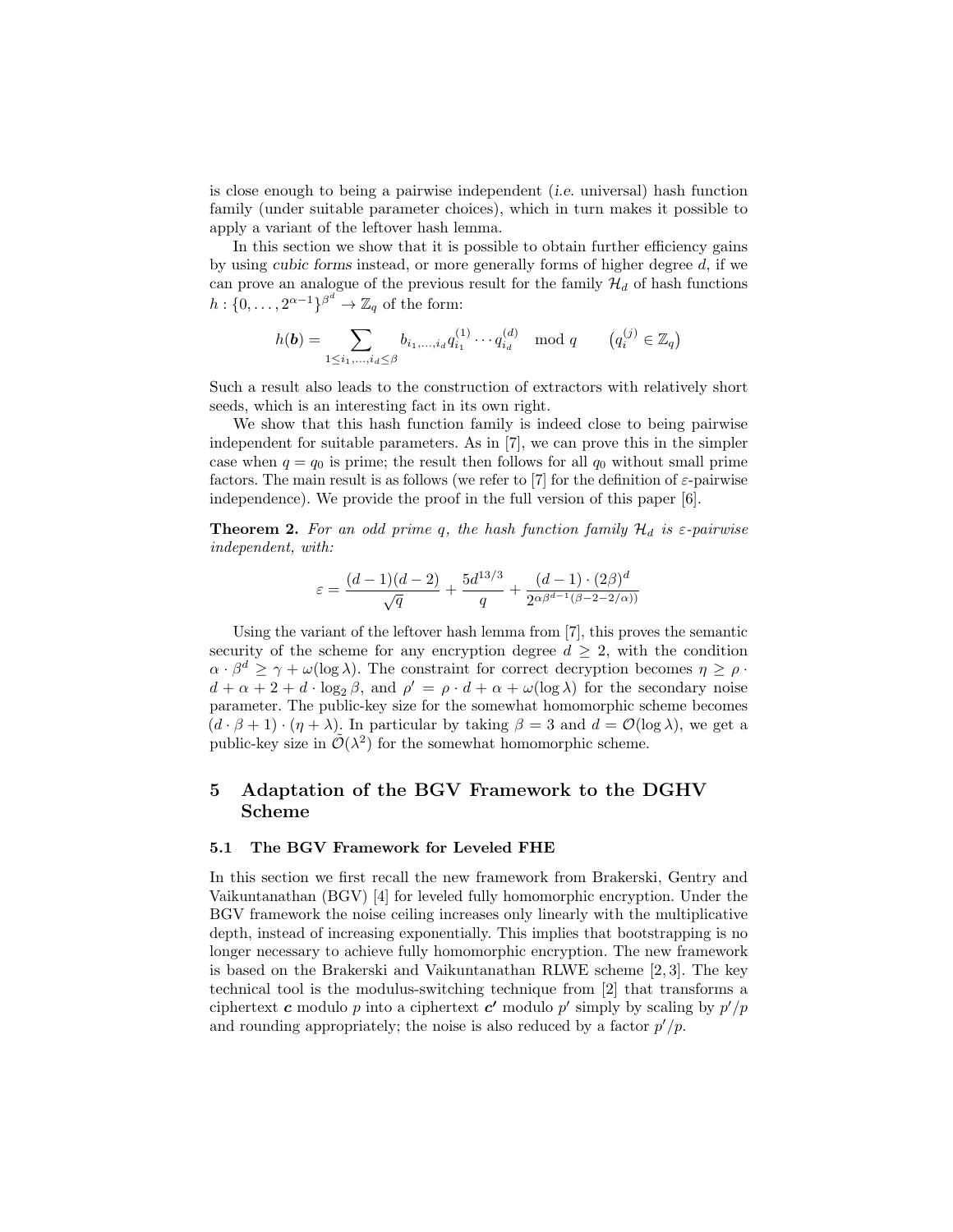In the original Gentry framework  $|9|$ , the multiplication of two mod-p ciphertexts with noise size  $\rho$  gives a ciphertext with noise size  $\simeq 2\rho$ ; after a second multiplication level the noise becomes  $\simeq 4\rho$ , then  $\simeq 8\rho$  and so on; the noise size grows exponentially with the number of multiplication levels. The modulus  $p$  is a ceiling for correct decryption; therefore if the bit-size of p is  $k \cdot \rho$ , the noise ceiling is reached after only  $\log_2 k$  levels of multiplication. Fully homomorphic encryption is achieved via bootstrapping, i.e. homomorphically evaluating the decryption polynomial to obtain a refreshed ciphertext.

The breakthrough idea in the BGV framework [4] is to apply the modulusswitching technique after every multiplication level, using a ladder of gradually decreasing moduli  $p_i$ . Start with two mod- $p_1$  ciphertexts with noise  $\rho$ ; as previously after multiplication one gets a mod- $p_1$  ciphertext with noise  $2\rho$ . Now switch to a new modulus  $p_2$  such that  $p_2/p_1 \simeq 2^{-\rho}$ ; after the switching one gets a mod- $p_2$ ciphertext with noise back to  $2\rho - \rho = \rho$  again; one can continue by multiplying two mod- $p_2$  ciphertexts, obtain a  $2\rho$ -noise mod- $p_2$  ciphertext and switch back to a  $\rho$ -noise mod- $p_3$  ciphertext, and so on. With a ladder of k moduli  $p_i$  of decreasing size  $(k + 1) \cdot \rho, \ldots, 3\rho, 2\rho$  one can therefore perform k levels of multiplication instead of just  $\log_2 k$ . In other words the (largest) modulus size  $(k+1) \cdot \rho$  grows only linearly with the multiplicative depth; this is an exponential improvement.

As explained in [4], bootstrapping is no longer strictly necessary to achieve fully homomorphic encryption: namely one can always assume a polynomial upperbound on the number L of multiplicative levels of the circuit to be evaluated homomorphically. However, bootstrapping is still an interesting operation as a bootstrapped scheme can perform homomorphic evaluations indefinitely without needing to specify at setup time a bound on the multiplicative depth. As shown in [4] bootstrapping becomes also more efficient asymptotically in the BGV framework.

# 5.2 Modulus-Switching for DGHV

The modulus-switching technique recalled in the previous section is a very lightweight procedure to reduce the ciphertext noise by a factor roughly  $p/p'$ without knowing the secret-key and without bootstrapping. However we cannot apply this technique directly to DGHV since in DGHV the moduli  $p$  and  $p'$  must remain secret.

We now describe a technique for switching moduli in DGHV. We proceed in two steps. Given as input a DGHV ciphertext  $c = q \cdot p + r$ , we first show in Lemma 1 how to obtain a "virtual" ciphertext of the form  $c' = 2^k \cdot q' + r'$  with  $[q'] = [q]_2$ , given the bits  $s_i$  in the following subset-sum sharing of  $2^k/p$ .

$$
\frac{2^k}{p} = \sum_{i=1}^{\Theta} s_i \cdot y_i + \varepsilon \mod 2^{k+1}
$$

where the  $y_i$ 's have  $\kappa$  bits of precision after the binary point, with  $|\varepsilon| \leq 2^{-\kappa}$ . This is done by first "expanding" the initial ciphertext c using the  $y_i$ 's, as in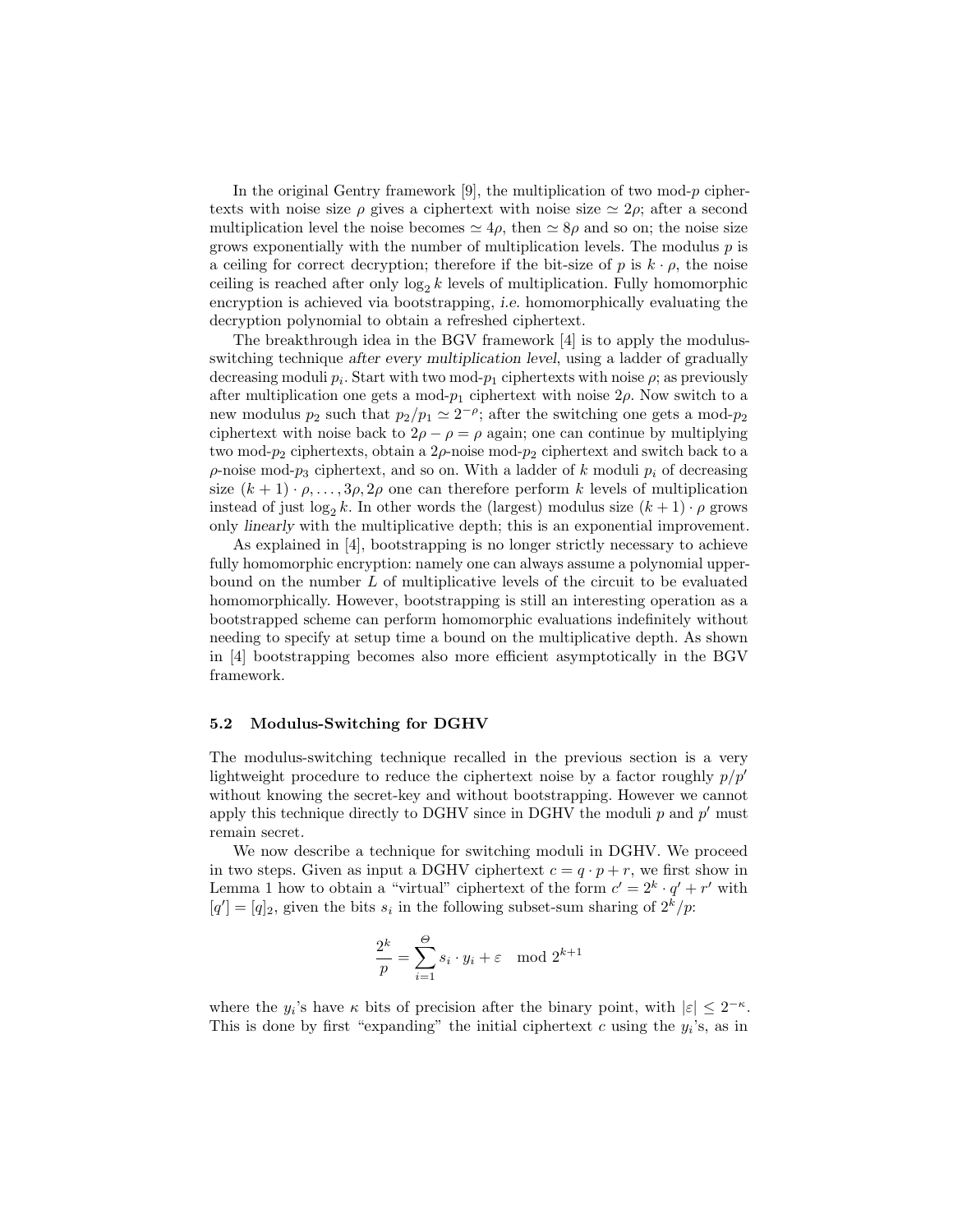the "squashed decryption" procedure in [9], and then "collapsing" the expanded ciphertext into  $c'$ , using the secret-key vector  $s = (s_i)$ . However we cannot reveal  $s$  in clear, so instead we provide a DGHV encryption under  $p'$  of the secret-key bits  $s_i$ , as in the bootstrapped procedure. Then as showed in Lemma 2 the expanded ciphertext can be collapsed into a new ciphertext  $c''$  under  $p'$  instead of  $p$ , for the same underlying plaintext; moreover as in the RLWE scheme the noise is reduced by a factor  $\approx p'/p$ .

**Lemma 1.** Let p be an odd integer. Let  $c = q \cdot p + r$  be a ciphertext. Let k be an integer. Let  $\kappa \in \mathbb{Z}$  be such that  $|c| < 2^{\kappa}$ . Let **y** be a vector of  $\Theta$  numbers with  $\kappa$ bits of precision after the binary point, and let s be a vector of  $\Theta$  bits such that  $2^k/p = \langle s, y \rangle + \varepsilon \bmod 2^{k+1}$ , where  $|\varepsilon| \leq 2^{-\kappa}$ . Let  $\mathbf{c} = (\lfloor c \cdot y_i \rfloor \bmod 2^{k+1})_{1 \leq i \leq \Theta}$ . Let  $c' = \langle s, c \rangle$ . Then  $c' = q' \cdot 2^k + r'$  with  $[q']_2 = [q]_2$  and  $r' = \lfloor r \cdot 2^k/p \rfloor + \delta$ where  $\delta \in \mathbb{Z}$  with  $|\delta| \leq \Theta/2 + 2$ .

Proof. We have:

$$
c' = \sum_{i=1}^{\Theta} s_i \left[ c \cdot y_i \right] + \Delta \cdot 2^{k+1} = \sum_{i=1}^{\Theta} s_i \cdot c \cdot y_i + \delta_1 + \Delta \cdot 2^{k+1}
$$

for some  $\Delta \in \mathbb{Z}$  and  $|\delta_1| \leq \Theta/2$ . Using  $\langle s, y \rangle = 2^k/p - \varepsilon - \mu \cdot 2^{k+1}$  for some  $\mu \in \mathbb{Z}$ this gives:

$$
c' - \delta_1 - \Delta 2^{k+1} = c \cdot \left(\frac{2^k}{p} - \varepsilon - \mu \cdot 2^{k+1}\right) = q \cdot 2^k + r \cdot \frac{2^k}{p} - c \cdot \varepsilon - c \cdot \mu \cdot 2^{k+1}
$$

Therefore we can write:

$$
c' = q' \cdot 2^k + r
$$

 $\prime$ 

where  $[q']_2 = [q]_2$  and  $r' = \lfloor r \cdot 2^k/p \rfloor + \delta$  for some  $\delta \in \mathbb{Z}$  with  $|\delta| \leq \Theta/2 + 2$ .  $\Box$ 

As in [4], given a vector  $\boldsymbol{x} \in [0, 2^{k+1}]^{\Theta}$  we write  $\boldsymbol{x} = \sum_{i=0}^{k} 2^j \cdot \boldsymbol{u}_j$  where all the elements in vectors  $u_j$  are bits, and we define BitDecomp $(x, k) := (\boldsymbol{u}_0, \dots, \boldsymbol{u}_k).$ Similarly given a vector  $\mathbf{z} \in \mathbb{R}^{\Theta}$  we define Powersof $2(\mathbf{z}, k) := (\mathbf{z}, 2 \cdot \mathbf{z}, \dots, 2^k \cdot \mathbf{z}).$ We have for any vectors  $x$  and  $z$ :

$$
\langle \mathsf{BitDecomp}(\bm{x},k), \mathsf{Powersof2}(\bm{z},k) \rangle = \langle \bm{x}, \bm{z} \rangle
$$

The following lemma shows that given a ciphertext  $c$  encrypted under  $p$  and with noise r we can compute a new ciphertext  $c''$  under  $p'$  with noise  $r'' \simeq r \cdot p'/p$ , by using an encryption  $\sigma$  under  $p'$  of the secret-key s corresponding to p.

**Lemma 2.** Let  $p$  and  $p'$  be two odd integers. Let  $k$  be an integer such that  $p' < 2^k$ . Let  $c = q \cdot p + r$  be a ciphertext. Let  $\kappa \in \mathbb{Z}$  be such that  $|c| < 2^{\kappa}$ . Let y be a vector of  $\Theta$  numbers with  $\kappa$  bits of precision after the binary point, and let **s** be a vector of  $\Theta$  bits such that  $2^k/p = \langle s, y \rangle + \varepsilon \mod 2^{k+1}$ , where  $|\varepsilon| \leq 2^{-\kappa}$ . Let  $\sigma = p' \cdot q + r + |s' \cdot p'| 2^{k+1}$  be an encryption of the secret-key  $s' =$ Powersof2(s, k), where  $q \leftarrow (\bar{\mathbb{Z}} \cap [0, 2^{\gamma}/p'))^{(k+1) \cdot \Theta}$  and  $r \leftarrow (\bar{\mathbb{Z}} \cap (-2^{\rho}, 2^{\rho}))^{(k+1) \cdot \Theta}$ . Let  $\boldsymbol{c} = (\lfloor c \cdot y_i \rfloor \bmod 2^{k+1})_{1 \leq i \leq \Theta}$  and let  $\boldsymbol{c'} = \textsf{BitDecomp}(\boldsymbol{c}, k)$  be the expanded ciphertext. Let  $c'' = 2\langle \sigma, c' \rangle + c$ [c]<sub>2</sub>. Then  $c'' = q'' \cdot p' + r''$  where  $r'' = \lfloor r \cdot p'/p \rfloor + \delta'$ for some  $\delta' \in \mathbb{Z}$  with  $|\delta'| \leq 2^{\rho+2} \cdot \Theta \cdot (k+1)$ , and  $[r]_2 = [r'']_2$ .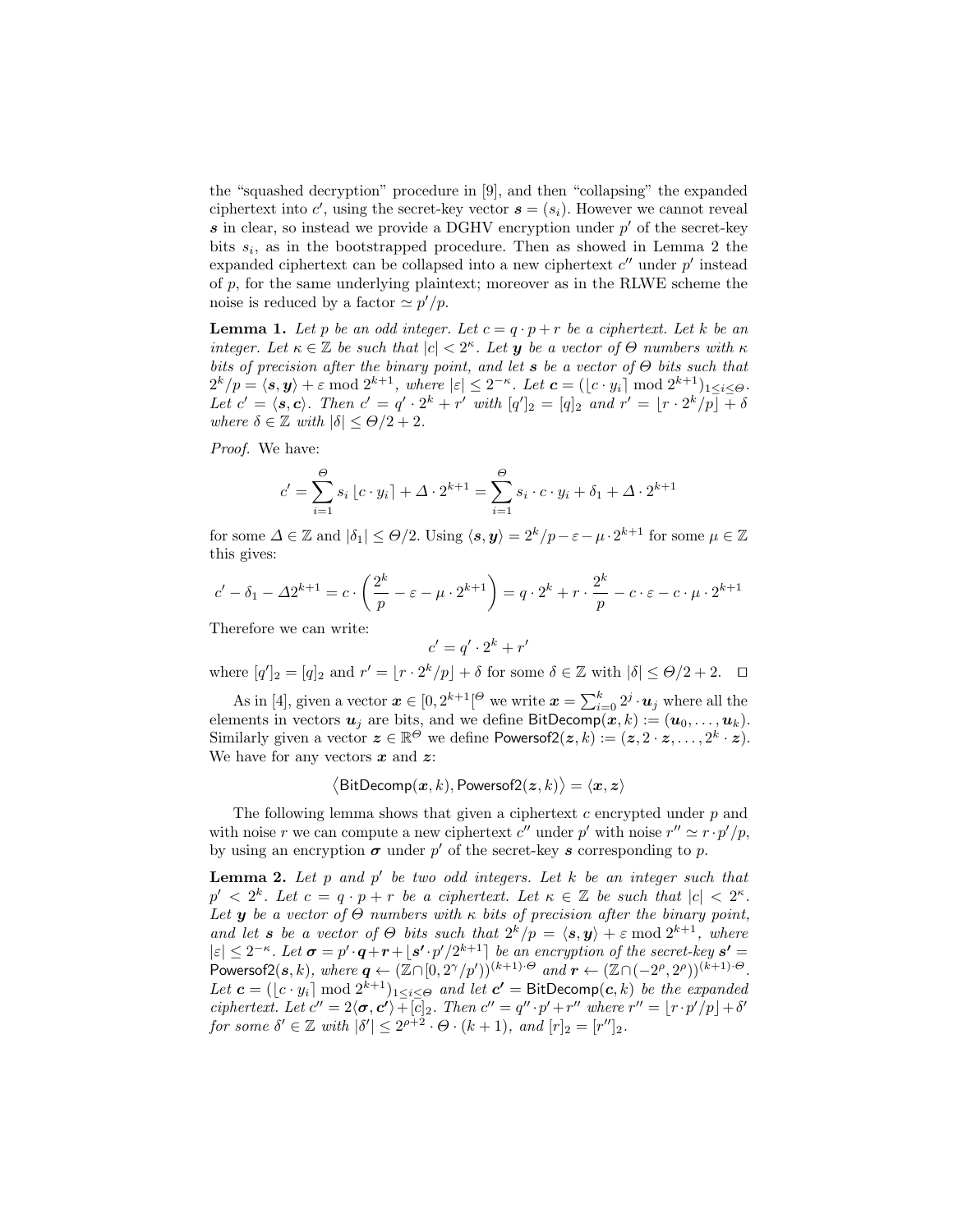*Proof.* We have, from  $\boldsymbol{\sigma} = p' \cdot \boldsymbol{q} + \boldsymbol{r} + \lfloor \boldsymbol{s'} \cdot p'/2^{k+1} \rfloor$ :

$$
c'' = 2\langle \sigma, c' \rangle + [c]_2 = 2p' \cdot \langle q, c' \rangle + 2\langle r, c' \rangle + 2\langle \left[ s' \cdot \frac{p'}{2^{k+1}} \right], c' \rangle + [c]_2 \quad (3)
$$

Since the components of  $c'$  are bits, we have using  $2\lfloor x/2 \rfloor = x + \nu$  with  $|\nu| \leq 1$ :

$$
2\left\langle \left\lfloor \frac{p'}{2^{k+1}} \cdot s' \right\rceil, c' \right\rangle = \left\langle \frac{p'}{2^k} \cdot s', c' \right\rangle + \nu_2 = \frac{p'}{2^k} \cdot \left\langle s', c' \right\rangle + \nu_2
$$

where  $|\nu_2| \leq \Theta \cdot (k+1)$ . Using  $\langle s', c' \rangle = \langle s, c \rangle$  and since from Lemma 1 we have  $\langle s, c \rangle = q' \cdot 2^k + r'$  with  $[q']_2 = [q]_2$  and  $r' = [r \cdot 2^k/p] + \delta$  where  $\delta \in \mathbb{Z}$  with  $|\delta| \leq \Theta/2 + 2$ , we get:

$$
2\left\langle \left\lfloor \frac{p'}{2^{k+1}} \cdot s' \right\rceil, c' \right\rangle = \frac{p'}{2^k} \cdot (q' \cdot 2^k + r') + \nu_2 = q' \cdot p' + \frac{p'}{2^k} \cdot r' + \nu_2 = q' \cdot p' + r \cdot \frac{p'}{p} + \nu_3
$$

where  $|\nu_3| \leq |\nu_2| + \Theta/2 + 3 \leq 2\Theta \cdot (k+1)$ . Therefore we obtain from equation (3):

$$
c'' = 2p' \cdot \langle \mathbf{q}, \mathbf{c'} \rangle + 2\langle \mathbf{r}, \mathbf{c'} \rangle + q' \cdot p' + r \cdot \frac{p'}{p} + \nu_3 + [c]_2 = q'' \cdot p' + r''
$$

where  $q'' := q' + 2\langle \mathbf{q}, \mathbf{c'} \rangle$  and  $r'' = |r \cdot p'/p| + \delta'$  for some  $\delta' \in \mathbb{Z}$  with:

$$
|\delta'| \le |2\langle \mathbf{r}, \mathbf{c'}\rangle| + 1 + |\nu_3| + 1 \le 2^{\rho+1} \cdot \Theta \cdot (k+1) + 2\Theta \cdot (k+1) + 2 \le 2^{\rho+2} \cdot \Theta \cdot (k+1)
$$

Eventually from  $[c'']_2 = [c]_2$ ,  $[c]_2 = [q]_2 \oplus [r]_2$ ,  $[c'']_2 = [q'']_2 \oplus [r'']_2$  and  $[q'']_2 =$  $[q']_2 = [q]_2$ , we obtain  $[r]_2 = [r'']_2$  as required.

#### 5.3 The Modulus-Switching Algorithm for DGHV

From Lemma 2 we can now specify the modulus-switching algorithm for DGHV. SwitchKeyGen $(\mathit{pk}, \mathit{sk}, \mathit{pk}', \mathit{sk}')$ :

- 1. Take as input two DGHV secret-keys p and p' of size  $\eta$  and  $\eta'$ . Let  $\kappa = 2\gamma + \eta$ where  $\gamma$  is the size of the public key integers  $x_i$  under p.
- 2. Generate a vector **y** of  $\Theta$  random numbers modulo  $2^{\eta' + 1}$  with  $\kappa$  bits of precision after the binary point, and a random vector  $s$  of  $\Theta$  bits such that  $2^{\eta'}/p = \langle s, y \rangle + \varepsilon \mod 2^{\eta' + 1}$  where  $|\varepsilon| \leq 2^{-\kappa}$ . Generate the expanded secret-key  $s'$  = Powersof2 $(s, \eta')$
- 3. Compute a vector encryption  $\sigma$  of  $s'$  under  $sk'$ , defined as follows:

$$
\boldsymbol{\sigma} = p' \cdot \boldsymbol{q} + \boldsymbol{r} + \left[ \boldsymbol{s'} \cdot \frac{p'}{2^{\eta'+1}} \right] \tag{4}
$$

where  $q \leftarrow (\mathbb{Z} \cap [0, q'_0))^{(\eta' + 1) \cdot \Theta}$  and  $r \leftarrow (\mathbb{Z} \cap (-2^{\rho'}, 2^{\rho'}))^{(\eta' + 1) \cdot \Theta}$ , where  $q'_0$  is from  $x'_0 = q'_0 \cdot p' + r'$  in  $pk'$ .

4. Output  $\tau_{pk\rightarrow pk'} = (\mathbf{y}, \mathbf{\sigma}).$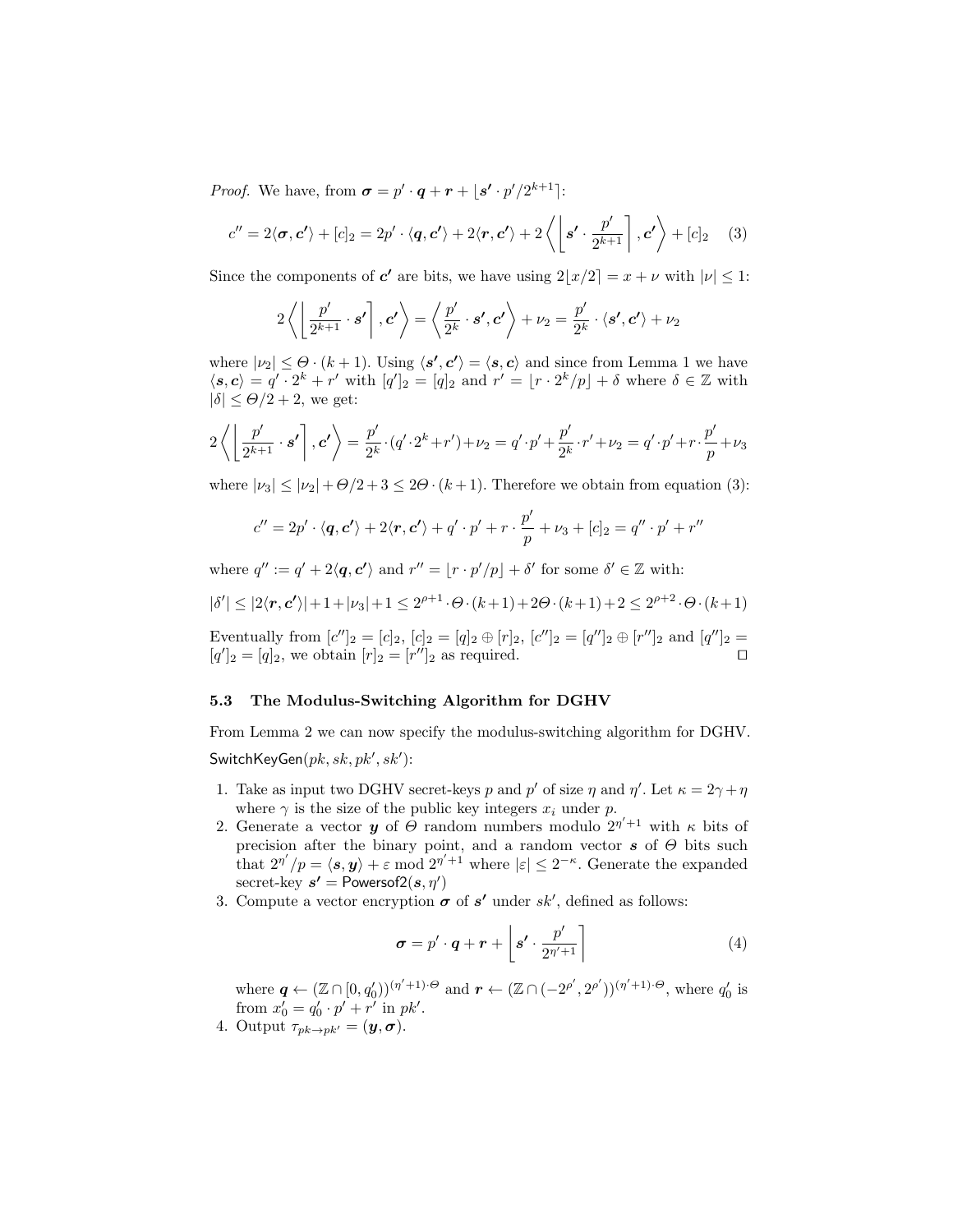SwitchKey( $\tau_{pk\rightarrow pk'}, c$ ):

- 1. Let  $y, \sigma \leftarrow \tau_{pk \rightarrow pk'}$
- 2. Compute the expanded ciphertext  $\mathbf{c} = (\lfloor c \cdot y_i \rfloor \bmod 2^{\eta' + 1})_{1 \leq i \leq \Theta}$  and let  $c' = \text{BitDecomp}(c, \eta').$
- 3. Output  $c'' = 2\langle \sigma, c' \rangle + [c]_2$ .

#### 5.4 The DGHV Scheme Without Bootstrapping

We are now ready to describe our DGHV variant in the BGV framework, that is without bootstrapping. As in [4] we construct a leveled fully homomorphic scheme, i.e. an encryption scheme whose parameters depend polynomially on the depth of the circuits that the scheme can evaluate.

FHE. KeyGen( $1^{\lambda}, 1^{\lambda}$ ). Take as input the security parameter  $\lambda$  and the number of levels  $L$ . Let  $\mu$  be a parameter specified later. Generate a ladder of  $L$  decreasing moduli of size  $\eta_i = (i+1)\mu$  from  $\eta_L = (L+1)\mu$  down to  $\eta_1 = 2\mu$ . For each  $\eta_i$ run DGHV.KeyGen $(1^{\lambda})$  from Section 2 to generate a random odd integer  $p_i$  of size  $\eta_i$ ; we take the same parameter  $\gamma$  for all *i*. Let  $pk_i$  be the corresponding public key and  $sk_i = p_i$  be the corresponding secret-key. For  $j = L$  down to 2 run  $\tau_{pk_j\rightarrow pk_{j-1}}$  ← SwitchKeyGen $(pk_j, sk_j, pk_{j-1}, sk_{j-1})$ . The full public key is  $pk = (pk_L, \tau_{pk_L \to pk_{L-1}}, \ldots, \tau_{pk_2 \to pk_1})$  and the secret-key is  $sk = (p_1, \ldots, p_L)$ .

FHE. Encrypt $(pk, m \in \{0, 1\})$ . Run DGHV. Encrypt $(pk_L, m)$ .

FHE. Decrypt(sk, c). Suppose that the ciphertext is under modulus  $p_i$ . Output  $m \leftarrow [c]_{p_i} \mod 2.$ 

FHE. Add( $pk$ ,  $c_1$ ,  $c_2$ ). Suppose that the two ciphertexts  $c_1$  and  $c_2$  are encrypted under the same  $pk_i$ ; if they are not, use FHE.Refresh below to make it so. First compute  $c_3 \leftarrow c_1 + c_2$ . Then output  $c_4 \leftarrow$  FHE.Refresh( $\tau_{pk_j \rightarrow pk_{j-1}}, c_3$ ), unless both ciphertexts are encrypted under  $pk_1$ ; in this case, simply output  $c_3$ .

FHE. Mult( $pk$ ,  $c_1$ ,  $c_2$ ). Suppose that the two ciphertexts  $c_1$  and  $c_2$  are encrypted under the same  $pk_j$ ; if they are not, use FHE.Refresh below to make it so. First compute  $c_3 \leftarrow c_1 \cdot c_2$ . Then output  $c_4 \leftarrow$  FHE.Refresh $(\tau_{pk_j \rightarrow pk_{j-1}}, c_3)$ , unless both ciphertexts are encrypted under  $pk_1$ ; in this case, simply output  $c_3$ .

FHE.Refresh $(\tau_{pk_{j+1}\rightarrow pk_j}, c)$ . Output  $c' \leftarrow$  SwitchKey $(\tau_{pk_{j+1}\rightarrow pk_j}, c)$ .

#### 5.5 Correctness and Security

We show in the full version of this paper [6] how to fix the parameter  $\mu$  so that the ciphertext noise for every modulus in the ladder remains roughly the same, and we prove that FHE is a correct leveled FHE scheme.

**Theorem 3.** For some  $\mu = \mathcal{O}(\lambda + \log L)$ , FHE is a correct L-leveled FHE scheme; specifically it correctly evaluates circuits of depth L with Add and Mult gates over  $GF(2)$ .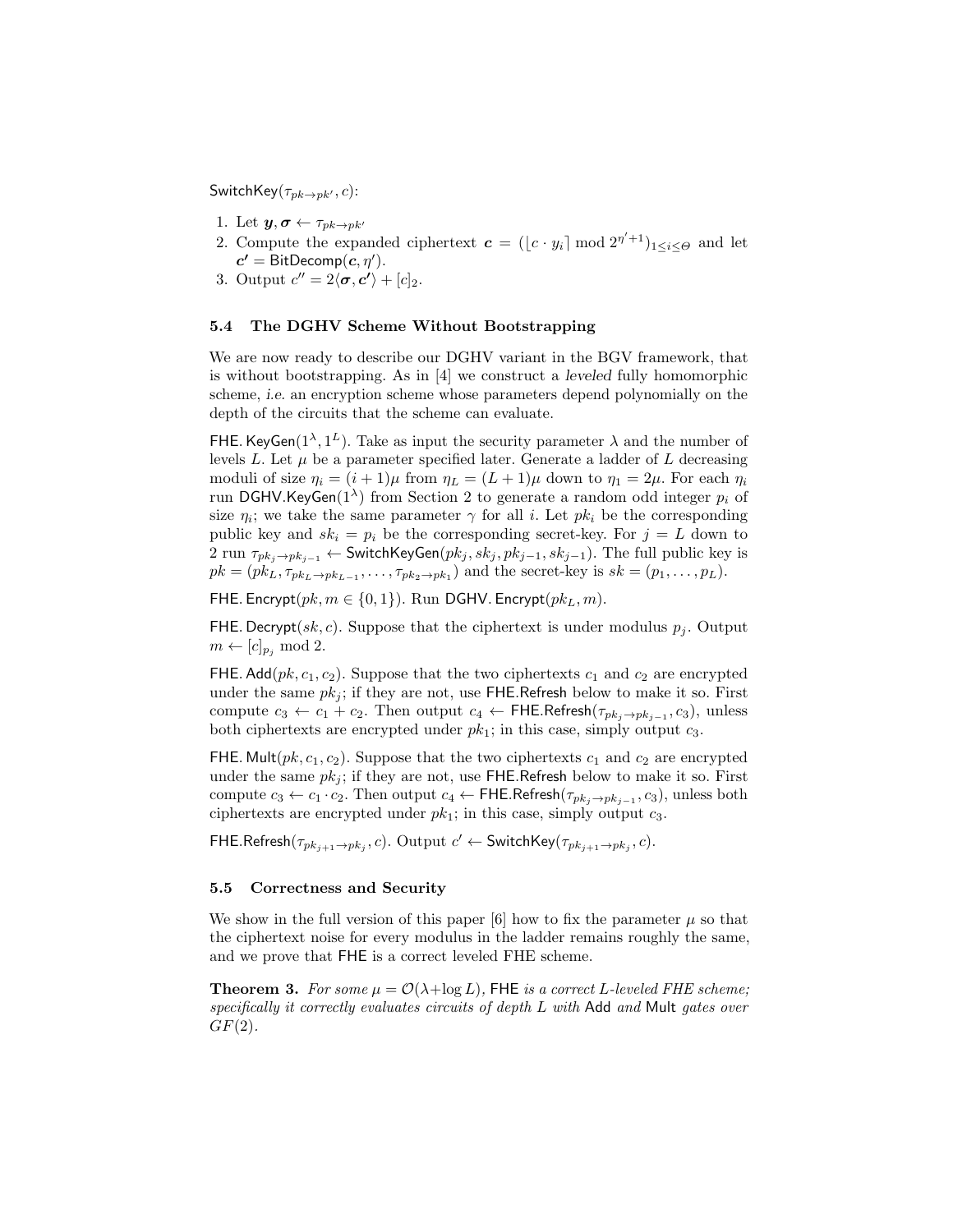We show in the full version of this paper [6] that the resulting FHE is semantically secure under the following new assumption.

**Definition 2** (Decisional Approximate GCD). The  $(\rho, \eta, \gamma)$ -Decisional Approximate GCD Problem is: For a random η-bit odd integer p, given polynomially many samples from  $\mathcal{D}_{\gamma,\rho}(p)$ , and given an integer  $z = x + b \cdot \lfloor 2^j \cdot p/2^{n+1} \rfloor$  for a given random integer  $j \in [0, \eta]$ , where  $x \leftarrow \mathcal{D}_{\gamma, \rho}(p)$  and  $b \leftarrow \{0, 1\}$ , find b.

The Decisional Approximate GCD assumption is defined in the usual way. It is clearly stronger than the standard Approximate GCD assumption. We were not able to base the security of the leveled DGHV scheme on the standard Approximate GCD assumption; this is due to equation (4) which requires a non-standard encryption of the secret-key bits.

Theorem 4. FHE is semantically secure under the Decisional Approximate GCD assumption and under the hardness of subset sum assumption.

# 6 Improved Attack against the Approximate GCD Algorithm

Recently, Chen and Nguyen [5] described an improved exponential algorithm for solving the approximate common divisor problem: they obtain a complexity of  $\tilde{\mathcal{O}}(2^{\rho/2})$  for the partial version (with an exact multiple  $x_0 = q_0 \cdot p$ ) and  $\tilde{\mathcal{O}}(2^{3\rho/2})$ for the general version (with near-multiples only).<sup>4</sup>

In this section, we show that the latter complexity can be heuristically improved to  $\tilde{\mathcal{O}}(2^{\rho})$  provided that sufficiently many near-multiples are available, which is the case in the DGHV scheme. Our algorithm has memory complexity  $\tilde{\mathcal{O}}(2^{\rho})$ , instead of only  $\tilde{\mathcal{O}}(2^{\rho/2})$  for the Chen and Nguyen attack.

Indeed, assume that we have s large near-multiples  $x_1, \ldots, x_s$  of a given prime  $p_0$ , of the hidden form  $x_j = p_0 q_j + r_j$ , where  $q_j \in [0, 2^{\gamma}/p_0)$  (for  $\gamma$  polynomial in  $ρ$ ) and  $r_j \in [0, 2<sup>ρ</sup>)$  are chosen uniformly and independently at random. We claim that  $p_0$  can then be recovered with overwhelming probability in time  $\tilde{\mathcal{O}}(2^{\frac{s+1}{s-1}\rho})$ (and with significant probability in time  $\tilde{\mathcal{O}}(2^{\frac{s}{s-1}\rho})$ ).

The algorithm is as follows. For  $j = 1, \ldots, s$ , let:

$$
y_j = \prod_{i=0}^{2^p - 1} (x_j - i)
$$

Clearly,  $p_0$  divides the GCD  $g = \gcd(y_1, \ldots, y_s)$ . Each  $y_i$  can be computed in time quasilinear in  $2^{\rho}$  using a product tree, and the GCD can be evaluated as  $gcd(\cdots gcd(gcd(y_1, y_2), y_3), \ldots, y_s)$  using  $s-1$  quasilinear GCD computations on numbers of size  $\mathcal{O}(2^{\rho} \cdot \gamma) = \mathcal{O}(2^{\rho})$ . Hence, the whole computation of g takes time  $\tilde{\mathcal{O}}(s \cdot 2^{\rho}).$ 

<sup>4</sup> Namely to solve the general version using the partial version algorithm it suffices to do exhaustive search on the  $\rho$  bits of noise in  $x_0 = q_0 \cdot p + r_0$ .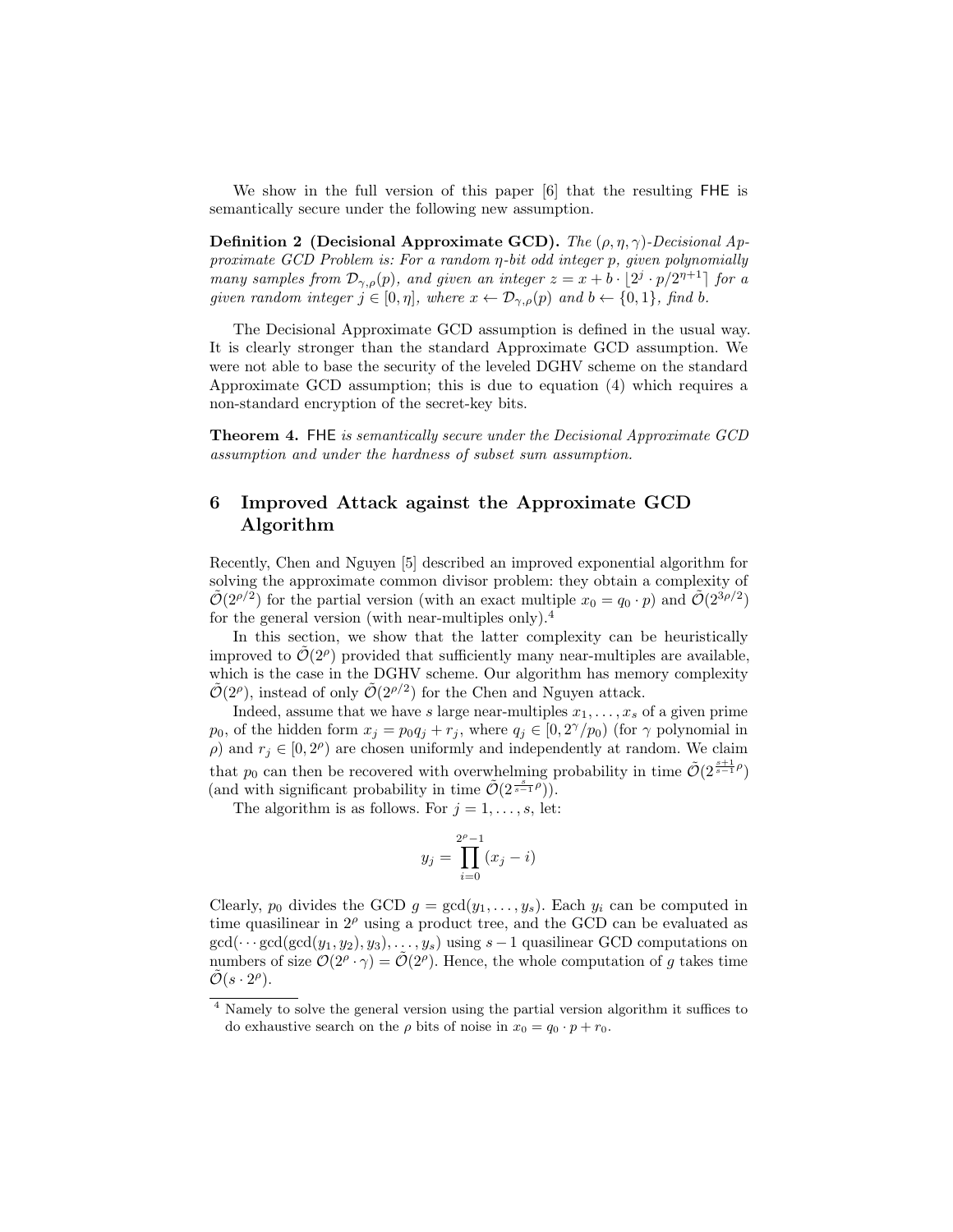Now, we argue that with high probability on the choice of the  $(q_i, r_j)$ , all the prime factors of g except  $p_0$  are smaller than a bound B that is not much larger than  $2^{\rho}$ . Then,  $p_0$  can be recovered as  $g/g'$ , where g' is the B-smooth part of g, which can in turn be computed in time quasilinear in  $max(B, |g|)$ , e.g. using Bernstein's algorithm [1]. Overall, the full time complexity of the attack is thus  $\tilde{\mathcal{O}}(\max(B, s \cdot 2^{\rho}))$ , or simply  $\tilde{\mathcal{O}}(B)$  assuming that  $s = O(\rho)$ , and without loss of generality that  $B > 2^{\rho}$ . All we need to find is how to choose B to obtain a sufficient success probability.

The probability that all the prime factors of g except  $p_0$  are smaller than B is the probability that, for every prime  $p \geq B$  other than  $p_0$ , not all the  $x_j$ 's are congruent to one of  $0, 1, \ldots, 2^{\rho} - 1$  mod p. This happens with probability very close to  $1 - (2^{\rho}/p)^s$ . Hence, the probability that all the prime factors of g except  $p_0$  are smaller than B is essentially given by the following Euler product:

$$
P_{s,\rho}(B) = \prod_{\substack{p \ge B \\ p \ne p_0}} \left(1 - \frac{2^{s\rho}}{p^s}\right)
$$

(which clearly converges to some positive value smaller than 1 since  $s \geq 2$  and  $B > 2^{\rho}$ ). We prove in the full version of this paper [6] the following estimate on this Euler product.

**Lemma 3.** For any  $B > 2^{\rho+1/s}$ , we have:

$$
1-P_{s,\rho}(B)<\frac{2s}{s-1}\cdot\frac{2^{s\rho}}{B^{s-1}\log B}
$$

In particular, if we pick  $B = 2^{\frac{s}{s-1}\rho}$ , we obtain  $P_{s,\rho}(B) > 1 - 2/(\rho \log 2)$ : thus, the problem can be solved in time  $\tilde{\mathcal{O}}(2^{\frac{s}{s-1}\rho})$  with significant success probability. And if we pick  $B = 2^{\frac{s+1}{s-1}\rho}$ , we get  $P_{s,\rho}(B) > 1 - 2^{-\rho}$ : hence, the problem can be solved in time  $\tilde{\mathcal{O}}(2^{\frac{s+1}{s-1}\rho})$  with an overwhelming success probability.

We see in both cases that for any given  $\varepsilon > 0$ , the complexity becomes  $\mathcal{O}(2^{(1+\varepsilon)\rho})$  if s is large enough. Better yet, if  $s = \omega(1)$  (for example  $\Theta(\rho)$ ) near-multiples are available, the problem can be solved in time  $\tilde{\mathcal{O}}(2^{\rho})$  with overwhelming probability.

As in  $[5]$  we can perform a time-memory trade-off. First split the product  $y_1$ into d sub-products  $z_k$ 's, and guess which of these sub-products  $z = z_k$  contains  $p_0$ . Let  $g = \gcd(z, y_2, \ldots, y_s)$ . The first GCD computation  $\gcd(z, y_2)$  can be performed in time  $\tilde{\mathcal{O}}(2^{\rho})$  and memory  $\tilde{\mathcal{O}}(2^{\rho}/d)$  by first computing  $y_2$  mod z using a product tree; the remaining gcd's can be computed with the same complexity; the same holds for recovering the B-smooth part of  $g$ . Hence  $p_0$  can be recovered in time  $\tilde{\mathcal{O}}(d \cdot 2^{\rho})$  and memory  $\tilde{\mathcal{O}}(2^{\rho}/d)$ .

#### 6.1 Experimental Results

We have implemented the previous attack; see the full version of this paper [6] for the source code. Table 1 shows that our attack performs well in practice; it is roughly 200 times faster than the corresponding attack of Chen and Nguyen for the smallest set of parameters considered in [5].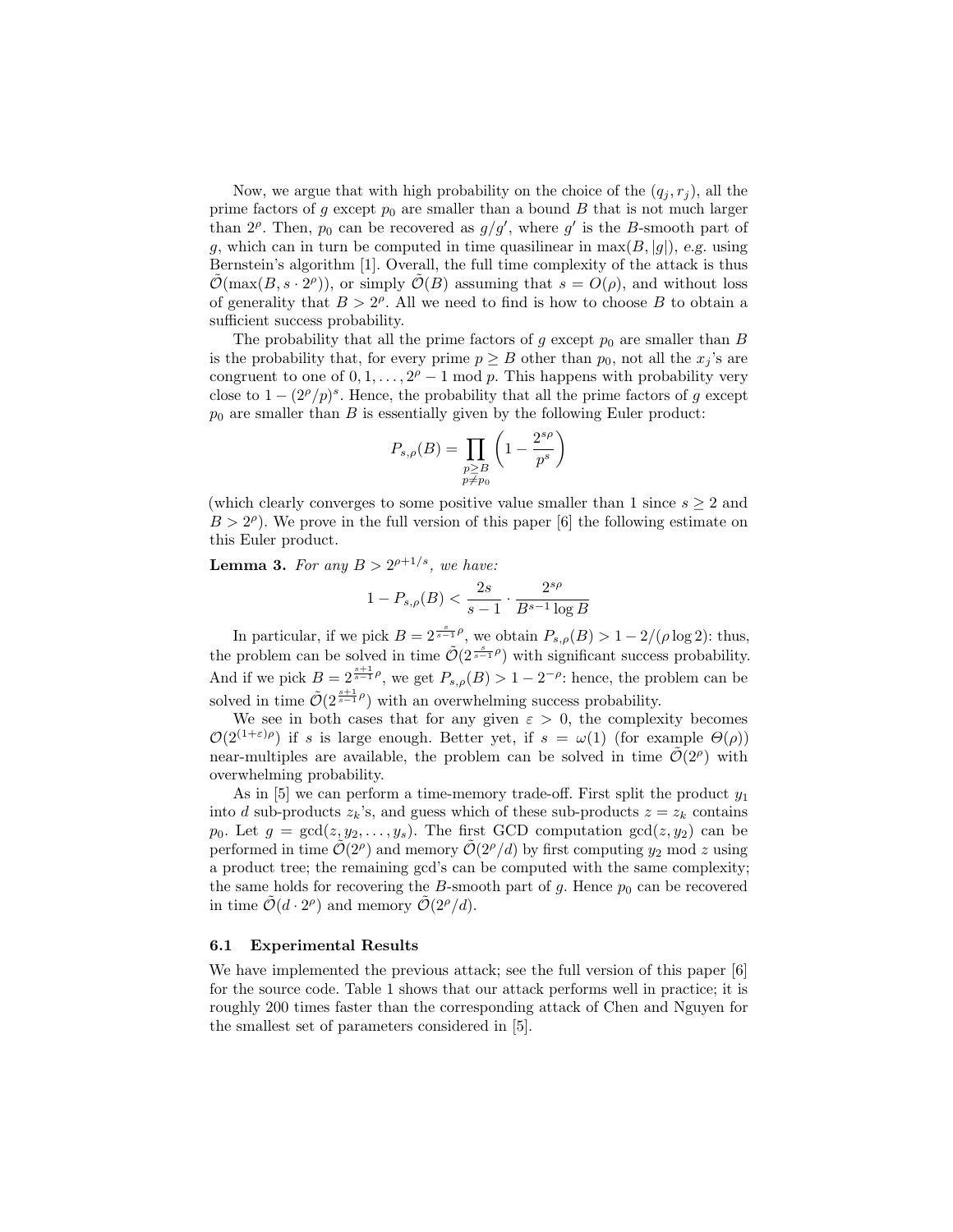| Instance                  |    | $\sim$                     |      |                                | $log_2$ mem.   running time    running time [5] |
|---------------------------|----|----------------------------|------|--------------------------------|-------------------------------------------------|
| Micro                     |    | 10 <sup>4</sup>            | 26.3 | 40 s                           |                                                 |
| Toy (Section 8)           | 13 | $61 \cdot 10^3$            | 29.9 | $13 \text{ min } 22 \text{ s}$ |                                                 |
| Toy' ([5] without $x_0$ ) |    | $17 \mid 1.6 \cdot 10^{5}$ | 35.3 | $17h50 \text{ min}$            | $3495$ hours                                    |

Table 1. Running time of the attack, on a single core of an Amazon EC2 Cluster Compute Eight Extra Large Instance instance (featuring an Intel Xeon E5 processor at 2.5 GHz and 60.5 GB of memory), with parameter  $s = \rho$ . For the third instance, the running time of the Chen-Nguyen attack [5] was estimated by multiplying the running time from [5]  $(1.6 \text{ min})$  by  $2^{\rho}$ .

# 7 Implementation of DGHV with Compressed Public Key

In this section we describe an implementation of the DGHV scheme with the compression technique of Section 3; we use the variant with  $x_0 = q_0 \cdot p$ . We refer to the full version of this paper [6] for a full description of the resulting scheme, and we provide the source code of our implementation in [17].

Asymptotic Key Size. To prevent lattice attacks against the sparse subsetsum problem, one must have  $\Theta^2 = \gamma \cdot \omega(\log \lambda)$ ; see [7, 16] for more details. One can then take  $\rho = \lambda$ ,  $\eta = \tilde{\mathcal{O}}(\lambda^2)$ ,  $\gamma = \tilde{\mathcal{O}}(\lambda^5)$ ,  $\alpha = \tilde{\mathcal{O}}(\lambda^2)$ ,  $\tau = \tilde{\mathcal{O}}(\lambda^3)$  and  $\Theta = \tilde{\mathcal{O}}(\lambda^3)$ . Using our compression technique the public key size is roughly  $2\gamma + (\tau + \Theta) \cdot (\eta + \lambda) = \tilde{\mathcal{O}}(\lambda^5)$  bits.

Concrete Key Size and Execution Speed We have updated the parameters from [7] to take into account the improved approximate-GCD attack from [5]; see Table 2. The attack from [5] is memory bounded; however we took a conservative approach and considered a memory unbounded adversary. As in [7] we take  $n = 4$  and  $\theta = 15$  for all security levels. We can see in Table 2 that compression reduces the public key size considerably. Table 3 shows no significant performance degradation with respect to [7].

| Instance |    | $\Omega$ | $\eta$ | $\gamma \times 10^{-1}$ | $\alpha$ |      | Θ    | pk size           |
|----------|----|----------|--------|-------------------------|----------|------|------|-------------------|
| Toy      | 42 | 27       | 1026   | 0.15                    | 936      | 158  | 144  | 77 KB             |
| Small    | 52 |          | 1558   | 0.83                    | 1476     | 572  | 533  | 437 KB            |
| Medium   | 62 | 56       | 2128   | 4.20                    | 2016     | 2110 | 1972 | 2207 KB           |
| Large    | 72 | −1       | 2698   | 19.35                   | 2556     | 7659 | 7897 | $10.3 \text{ MB}$ |

Table 2. The concrete parameters of various test instances and their respective public key sizes, for DGHV with compressed public-key.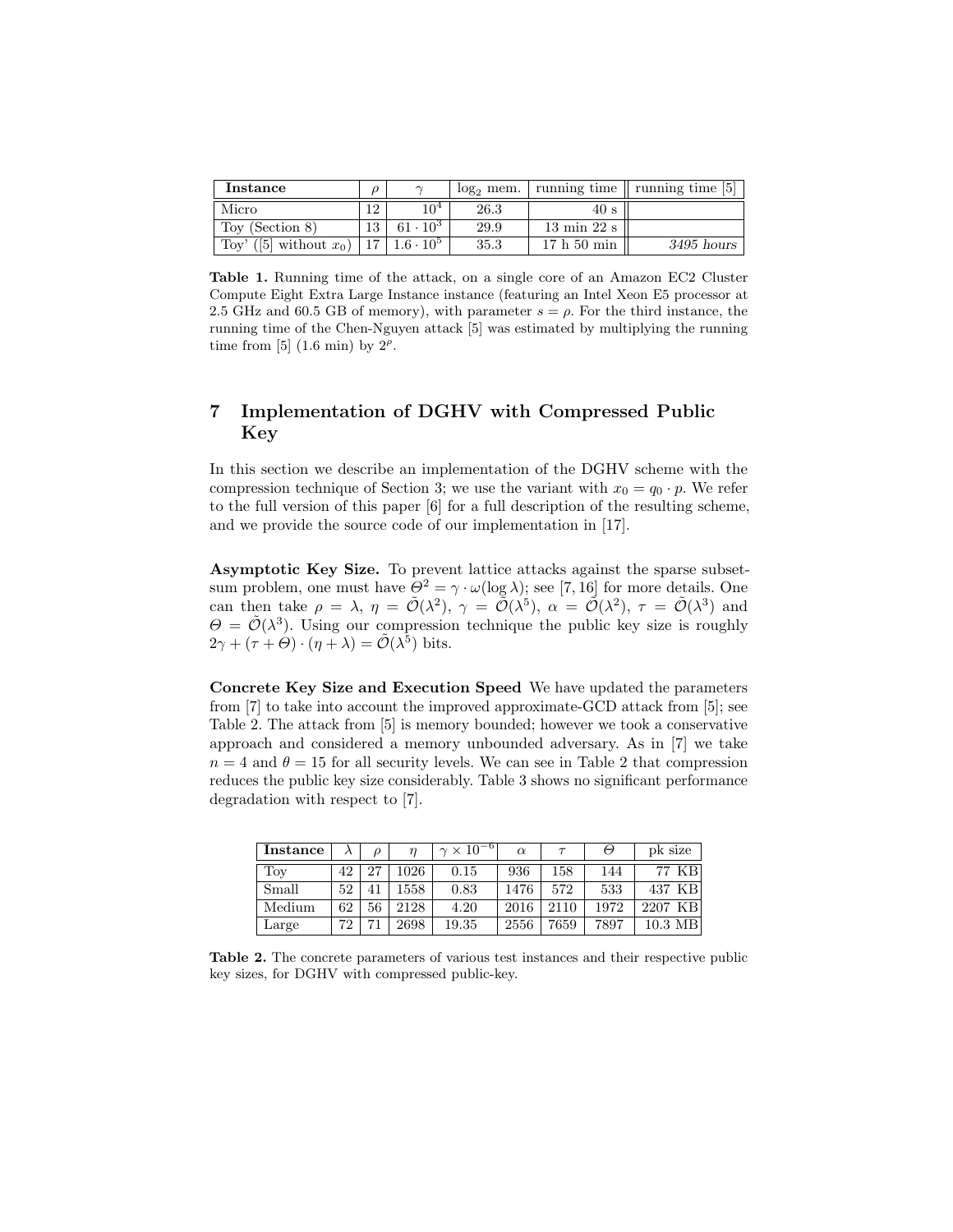| Instance   KeyGen |                  |                                       | Encrypt Decrypt | Expand           | Recrypt                      |
|-------------------|------------------|---------------------------------------|-----------------|------------------|------------------------------|
| Toy               | $0.06$ s         | $0.05$ s                              | $0.00$ s        | $0.01$ s         | $0.41$ s                     |
| Small             | $1.3 \mathrm{s}$ | 1.0 s                                 | $0.00$ s        | $0.15$ s         | $4.5$ s                      |
| Medium            | 28 s             | $21 \mathrm{s}$                       | $0.01$ s        | $2.7 \mathrm{s}$ | $51 \mathrm{s}$              |
| Large             |                  | $10 \text{ min}$ 7 min $15 \text{ s}$ | $0.05$ s        |                  | $51 \text{ s}$   11 min 34 s |

Table 3. Timings of our Sage 4.7.2 [15] code (single core of a desktop computer with an Intel Core2 Duo E8400 at 3 GHz), for DGHV with compressed public-key.

# 8 Implementation of Leveled DGHV

In this section we describe an implementation of the leveled DGHV scheme described in Section 5 in the BGV framework. We implement the modulusswitching procedure as described in Section 5.3, with an optimization of the ciphertext expansion procedure (see below). We also implement the bootstrapping operation; although not strictly necessary, this enables to get a FHE that can perform homomorphic evaluations indefinitely without needing to specify at setup time a bound on the multiplicative level.

#### 8.1 Faster Ciphertext Expansion

We consider the modulus-switching procedure of Section 5.3. The initial modulus p has size  $\eta$  and the new modulus p' has size  $\eta' < \eta$ . The first modulus p is shared among the  $y_i$  elements as

$$
\frac{2^{\eta'}}{p} = \sum_{i=1}^{\Theta} s_i \cdot y_i + \varepsilon \mod 2^{\eta' + 1}
$$
 (5)

where the  $s_i$ 's are bits, the  $y_i$ 's have  $\kappa$  bits of precision after the binary point, and  $|\varepsilon| \leq 2^{-\kappa}$ . In practice one can generate the  $y_i$ 's pseudo-randomly (except  $y_1$ ), as suggested in [7]. However the ciphertext expansion from Step 2 of SwitchKey algorithm (Section 5.3) is a time-consuming procedure.

Therefore instead of using pseudo-random  $y_i$ 's we use the following (admittedly aggressive) optimization. Let  $\delta$  be a parameter specified later. We generate a random y with  $\kappa + \delta \cdot \Theta \cdot \eta$  bits of precision after the binary point, and we define the  $y_i$ 's for  $2 \leq i \leq \Theta$  as:

$$
y_i = \left[ y \cdot 2^{i \cdot \delta \cdot \eta} \right]_{2^{\eta'} + 1}
$$

keeping only  $\kappa$  bits of precision after the binary point for each  $y_i$  as previously. We fix  $y_1$  so that equality (5) holds, assuming  $s_1 = 1$ . Then the ciphertext expansion from Step 2 of the SwitchKey algorithm (Section 5.3) can be computed as follows, for all  $2 \leq i \leq \Theta$ :

$$
z_i = \lfloor c \cdot y_i \rceil \bmod 2^{\eta' + 1} = \lfloor c \cdot y \cdot 2^{i \cdot \delta \cdot \eta} \rceil \bmod 2^{\eta' + 1}
$$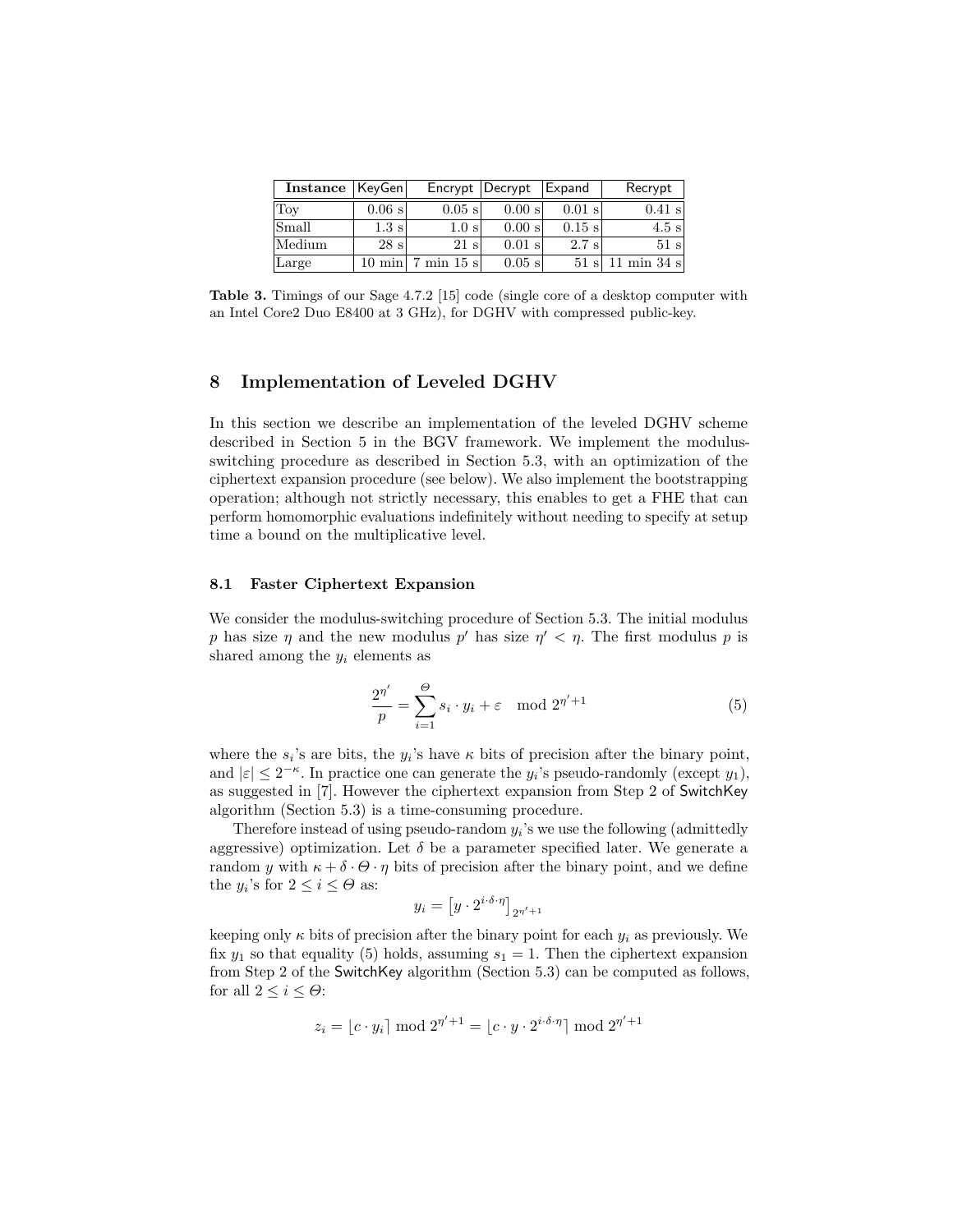Therefore computing all the  $z_i$ 's (except  $z_1$ ) is now essentially a single multiplication  $c \cdot y$ . In the full version of this paper [6] we describe a lattice attack against this optimization; we show that the attack is thwarted by selecting  $\delta$  such that δ · Θ · η ≥ 3γ.

Finally we use the following straightforward optimization: instead of using BitDecomp and Powersof2 with bits, we use words of size  $\omega$  bits instead. This decreases the running time of SwitchKey by a factor of about  $\omega$ , at the cost of increasing the resulting noise by roughly  $\omega$  bits. We took  $\omega = 32$  in our implementation.

#### 8.2 Bootstrapping: The Decryption Circuit.

Recall that the decryption function in the DGHV scheme is:

$$
m \leftarrow \left[c - \left\lfloor \sum_{i=1}^{\Theta} s_i \cdot z_i \right\rceil \right]_2 \tag{6}
$$

where  $z_i = [c \cdot y_i]_2$  for  $1 \leq i \leq \Theta$  is the expanded ciphertext, keeping only  $n = \lceil \log_2(\theta + 1) \rceil$  bits of precision after the binary point for each  $z_i$ . The  $s_i$ 's form a sparse  $\Theta$ -dimensional vector of Hamming weight  $\theta$ , such that  $1/p = \sum_{i=1}^{\Theta} s_i \cdot y_i + \varepsilon$ where the  $y_i$ 's have  $\kappa$  bits of precision after the binary point, and  $|\varepsilon| \leq 2^{-\kappa}$ . Note that for bootstrapping the decryption circuit is only used for the smallest modulus  $p$  in the ladder. The following lemma shows that the message  $m$  can be computed using a circuit of multiplicative depth exactly n.

**Lemma 4.** Let  $a = [a_0, \ldots, a_n]$  and  $b = [b_0, \ldots, b_n]$  be two integers of size  $n + 1$ bits, where every bit  $a_i$  and  $b_i$  has multiplicative depth at most i. Then every bit  $c_i$  of the sum  $c = (a + b) \mod 2^{n+1} = [c_0, \ldots, c_n]$  has multiplicative depth at most i.

*Proof.* Let  $\delta_i$  be the *i*-th carry bit, with  $\delta_0 = 0$ . We have  $c_i = a_i \oplus b_i \oplus \delta_i$ for  $0 \le i \le n$ , where  $\delta_i = a_{i-1} \cdot b_{i-1} + a_{i-1} \cdot \delta_{i-1} + b_{i-1} \cdot \delta_{i-1}$  for  $1 \le i \le n$ . Therefore by recursion  $\delta_i$  has multiplicative depth at most i; this implies that  $c_i$ has multiplicative depth at most  $i$ .

Therefore using a simple loop the sum of the  $\Theta$  numbers  $s_i \cdot z_i$  in equation (6) can be computed with a circuit of multiplicative depth  $n$ . Since a subsequent homomorphic operation (either addition or multiplication) must be possible between refreshed ciphertexts, the full bootstrapping procedure requires a leveled FHE scheme with multiplicative depth  $L = n + 1$ . Note that for bootstrapping an encryption of the secret-key bits  $s_i$  (corresponding to the last modulus  $p_1$  in the ladder) must be provided under  $p<sub>L</sub>$ , the first modulus in the ladder, so that the homomorphic evaluation of  $m$  in equation (6) can start under the public key  $pk<sub>L</sub>$ .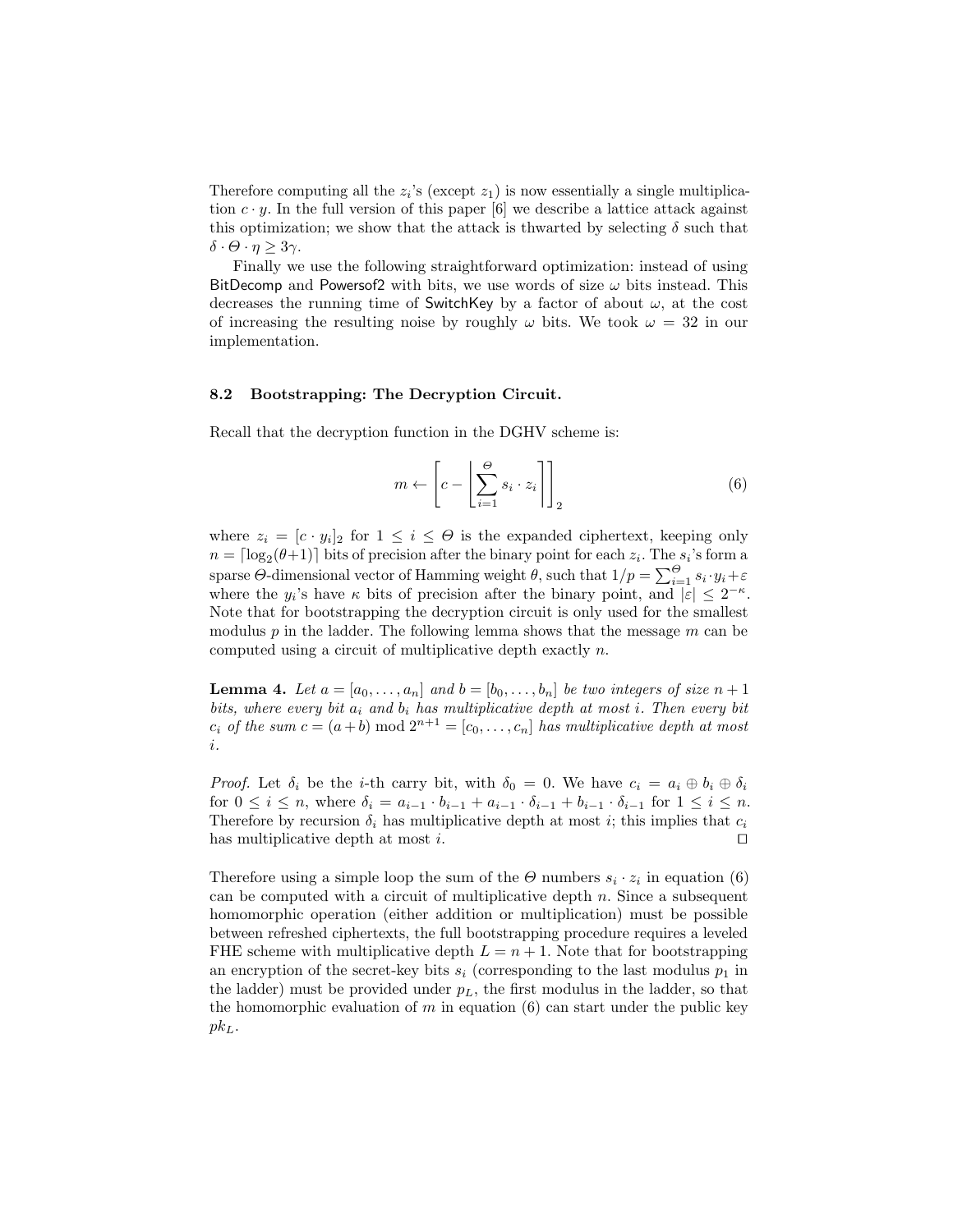#### 8.3 Implementation Results

In this section we describe an implementation of the leveled DGHV scheme, including the bootstrapping operation. As mentioned previously we cannot use the variant with noise-free  $x_0 = q_0 \cdot p$  since otherwise p could be recovered using the ECM; namely the smallest modulus in the ladder has size only  $2\mu = 164$  bits for the "Large" instance.

We summarize in Tables 4 and 5 the performance of our implementation of the leveled DGHV scheme. We denote by  $\eta$  the size of the largest modulus in the ladder. The running time of the Recrypt operation is disappointing compared to the non-leveled implementation from Section 7; however we think that there is room for improvement.

| Instance |    |    | η   | $\mu$ | $\times 10^{-6}$<br>$\sim$ |      | pk size         |
|----------|----|----|-----|-------|----------------------------|------|-----------------|
| Toy      | 42 | 14 | 336 | 56    | 0.061                      | 195  | 354 KB          |
| Small    | 52 | 20 | 390 | 65    | 0.27                       | 735  | 1690 KB         |
| Medium   | 62 | 26 | 438 | 73    | $1.02\,$                   | 2925 | 7.9 MB          |
| Large    | 72 | 34 | 492 | 82    | 2.20                       | 5700 | $18 \text{ MB}$ |

Table 4. The concrete parameters of various test instances and their respective publickey sizes for leveled DGHV.

| Instance             | KevGen                        |          |          | Encrypt   Decrypt   Mult $\&$ Scale | Recrypt                     |
|----------------------|-------------------------------|----------|----------|-------------------------------------|-----------------------------|
| $\operatorname{Tov}$ | $0.36$ s                      | $0.01$ s | $0.00$ s | $0.04$ s                            | 8.8 s                       |
| Small                | $5.4 \mathrm{s}$              | $0.07$ s | 0.00 s   | $0.59$ s                            | 101 s                       |
| Medium               | 1 min 12 sl                   | $0.85$ s | $0.00$ s |                                     | $9.1 \text{ s}$ 32 min 38 s |
| Large                | $6 \text{ min } 18 \text{ s}$ | 3.4 s    | 0.00 s   | $41 \mathrm{s}$                     | 2 h 27 min                  |

Table 5. Timings of our Sage 4.7.2 [15] code (single core of a desktop computer with an Intel Core2 Duo E8400 at 3 GHz).

# Acknowledgments

We would like to thank Tancrède Lepoint, Phong Nguyen and the EUROCRYPT referees for their helpful comments.

### References

1. D.J. Bernstein, How to Find Smooth Parts of Integers, 2004. Available at http: //cr.yp.to/papers.html#smoothparts.